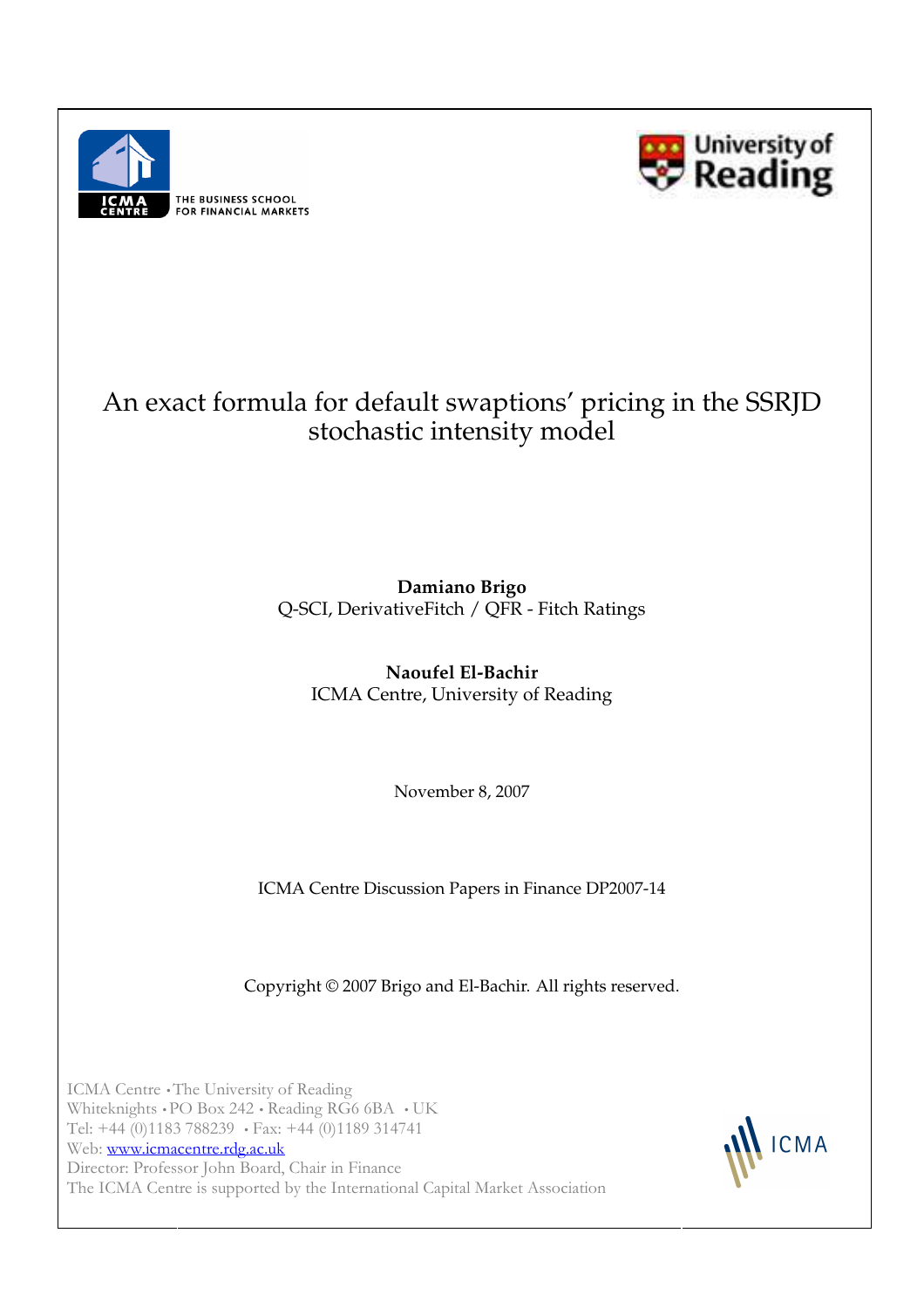# ABSTRACT

We develop and test a fast and accurate semi-analytical formula for single-name default swaptions in the context of the shifted square root jump diffusion (SSRJD) default intensity model. The formula consists of a decomposition of an option on a summation of survival probabilities in a summation of options on the underlying survival probabilities, where the strike for each option is adjusted<sup>1</sup>.

#### **JEL Code:** C63, C65, G12, G13

**Keywords:** Credit derivatives, Credit Default Swap, Credit Default Swaption, Jump-diffusion, Stochastic intensity, Doubly stochastic poisson process, Cox process, Semi-Analytic formula, Numerical integration

Damiano Brigo Q-SCI, DerivativeFitch / QFR - Fitch Ratings 101 Finsbury Pavement, EC2A 1RS London. E-mail: damiano.brigo@derivativefitch.com

Naoufel El-Bachir PhD Student, ICMA Centre, University of Reading, Reading, RG6 6BA, UK. Email: n.el-bachir@icmacentre.ac.uk

<sup>&</sup>lt;sup>1</sup>We are grateful to Tomasz R. Bielecki for reading this paper and for helpful comments and suggestions.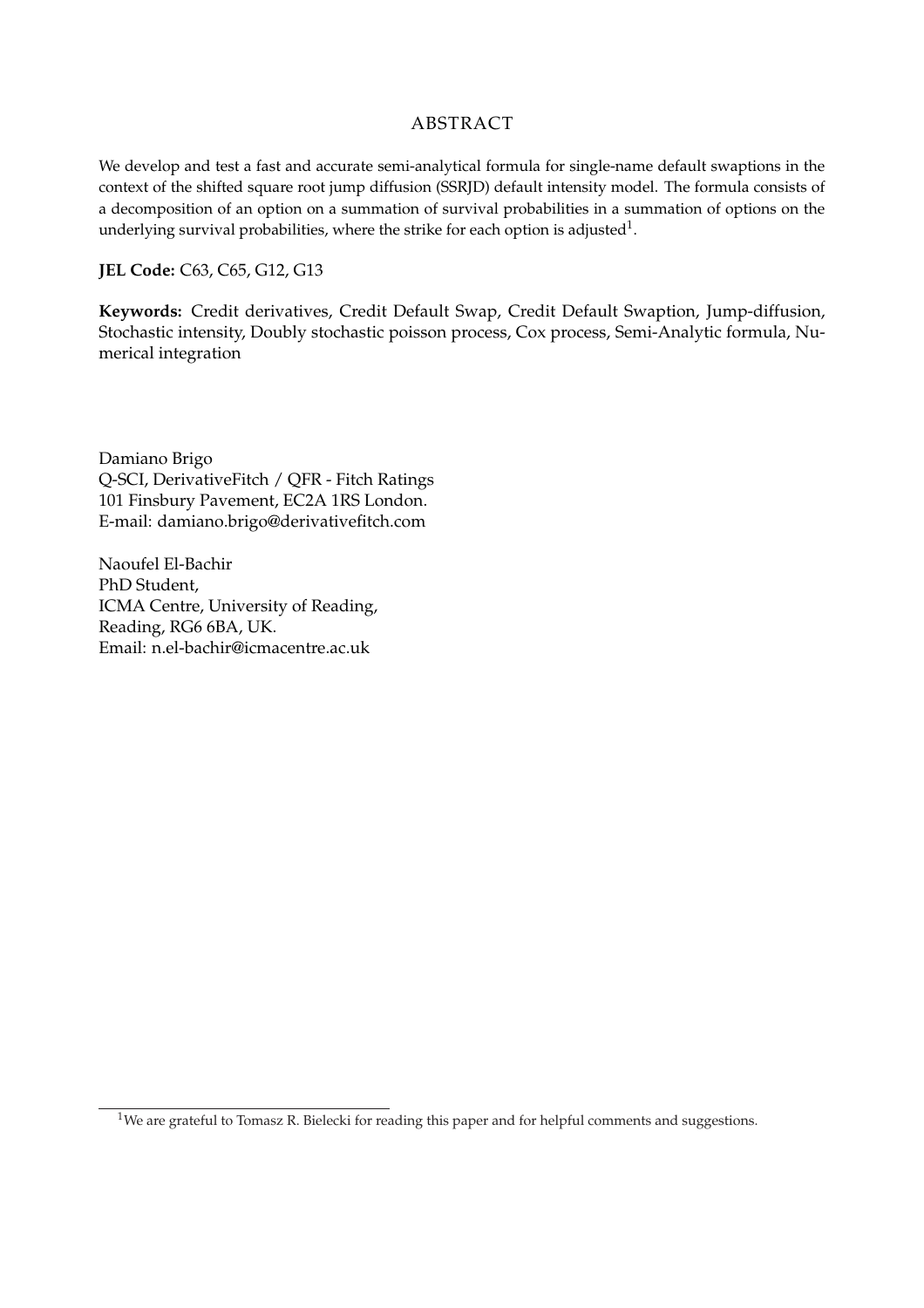## 1 INTRODUCTION

We develop and test a semi-analytical formula for single-name default swaptions in the context of an affine jump diffusion default intensity model. We specifically consider the shifted square root jump diffusion (SSRJD) model discussed in Brigo and El-Bachir (2006) and its restricted version, the diffusion-only SSRD model introduced earlier by Brigo and Alfonsi (2005) whose properties were further analyzed in Brigo and Cousot (2006). The semi-analytical formula is based on the celebrated decomposition due to Jamshidian (1989) for the valuation of options on coupon bonds in one-factor affine models. The formula for default swaptions has been first discussed in an unpublished version of Brigo and Alfonsi (2005) for the SSRD model. We extend it here to the SSRJD model, and give a more detailed and complete proof. Finally, we address its practical implementation and confirm its accuracy.

## 2 THE SSRJD DEFAULT INTENSITY MODEL

We denote the market filtration by  $G = (G_t)_{(t \geq 0)}$  and let Q be a risk-neutral probability measure. We follow the intensity based approach to default risk modeling and introduce the default time as a totally inaccessible **G**−stopping time *τ*. We further assume the usual structure for **G**, namely that  $G = \mathbb{F} \vee \mathbb{H}$ , where  $\mathbb{F} = (\mathcal{F}_t)_{(t \geq 0)}$  is the filtration generated by the stochastic market variables (interest rates, default intensities, etc) except default events and  $H = (\mathcal{H}_t)_{(t \geq 0)}$  is the filtration generated by the default process:  $\mathcal{H}_t = \sigma(\mathbf{1}_{\{\tau \leq u\}}, u \leq t)$ . It is also assumed that there exists a strictly positive **F**−adapted process  $(\lambda_t)_{(t\geq0)}$  such that the process  $(M_t)_{(t\geq0)}$  given by

$$
M_t = \mathbf{1}_{\{\tau \le t\}} - \int_0^t \mathbf{1}_{\{\tau > s\}} \lambda_s ds = \mathbf{1}_{\{\tau \le t\}} - \int_0^{t \wedge \tau} \lambda_s ds \tag{1}
$$

is a uniformly integrable G−martingale under Q. The process  $(\lambda_t)_{(t\geq0)}$  is referred to as the G marginal intensity of the stopping time *τ* under **Q** or risk-neutral pre-default intensity. This setup is commonly referred to as a doubly stochastic Poisson default process or the Cox process framework. In the SSRJD model, the intensity  $\lambda_t$  is written as the sum of a positive deterministic function  $\psi(t)$  and of a positive stochastic process  $y_t$ :

$$
\lambda_t = y_t + \psi(t), \ t \ge 0 \tag{2}
$$

where  $\psi$  is a deterministic function of time, and is integrable on closed intervals. The dynamics of  $(y_t)_{(t\geq0)}$  satisfy

$$
dy_t = \kappa(\mu - y_t)dt + \nu \sqrt{y_t}dW_t + dJ_t
$$
  
\n
$$
y(0) = y_0
$$
\n(3)

with the following condition to ensure the process cannot reach zero:

$$
2\kappa\mu > \nu^2 \tag{4}
$$

where  $h =$ √  $\kappa^2 + 2\nu^2$ .  $(W_t)_{(t \geq 0)}$  is a Wiener process and  $(J_t)_{(t \geq 0)}$  is a pure jump process with jumps arrival rate *α* and exponentially distributed jump sizes with mean *γ*. All the parameters *y*0, *κ*, *µ*, *ν*, *α*, *γ* are also constrained to nonnegative values. Since this model belongs to the tractable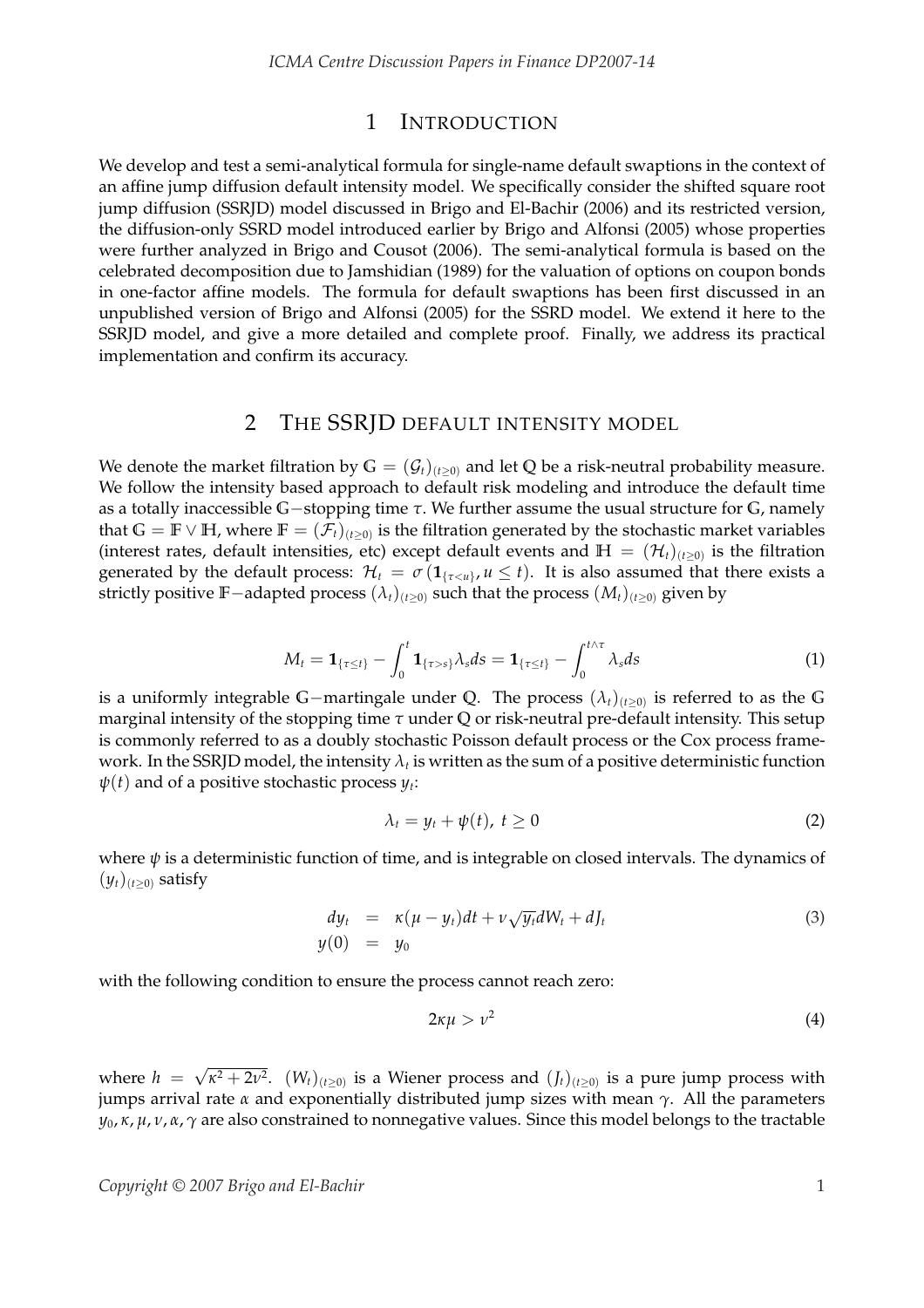Affine Jump Diffusion (AJD) class of models, the survival probability **S** has the typical "log-affine" shape before default

$$
\overline{\mathbf{S}}(t,T) = \mathbf{1}_{\{\tau > t\}} \mathbf{S}(t,T) = \mathbf{1}_{\{\tau > t\}} \mathbb{E}_{\mathbf{Q}} \left[ \exp \left( - \int_{t}^{T} \lambda_{s} ds \right) | \mathcal{F}_{t} \right]
$$

$$
= \mathbf{1}_{\{\tau > t\}} \mathbb{E}_{\mathbf{Q}} \left[ \exp \left( - \int_{t}^{T} [\psi(s) + y_{s}] ds \right) | \mathcal{F}_{t} \right]
$$

$$
= \mathbf{1}_{\{\tau > t\}} A(t,T) \exp \left( - \int_{t}^{T} \psi(s) ds - B(t,T) y_{t} \right) \tag{5}
$$

where:

$$
A(t,T) = \xi(t,T)\zeta(t,T) \tag{6}
$$

with

$$
\zeta(t,T) = \left(\frac{2h \exp\left(\frac{h+\kappa+2\gamma}{2}(T-t)\right)}{2h + (\kappa+h+2\gamma)(e^{h(T-t)}-1)}\right)^{\frac{2\alpha\gamma}{\nu^2-2\kappa\gamma-2\gamma^2}}
$$
(7)

Note that when  $\gamma = \frac{h-\kappa}{2}$ , the denominator in the exponent of  $\zeta(t,T)$  goes to zero, i.e.  $v^2 - 2\kappa\gamma - 1$  $2\gamma^2 = 0$ , leading to potential numerical instabilities due to division by zero. However, one can check in this case that the base of  $\zeta(t, T)$  is then equal to one. Thus for robustness of the implementation, it is necessary to set  $\zeta(t,T) = 1$  when  $\gamma = \frac{h-\kappa}{2}$ . Finally,  $\zeta(t,T)$ ,  $B(t,T)$  are given by:

$$
\xi(t,T) = \left(\frac{2h \exp\left(\frac{h+\kappa}{2}(T-t)\right)}{2h + (\kappa + h)(e^{h(T-t)} - 1)}\right)^{\frac{2\kappa\mu}{\nu^2}}
$$
(8)

!2*κµ*

$$
B(t,T) = \frac{2(e^{h(T-t)} - 1)}{2h + (\kappa + h)(e^{h(T-t)} - 1)}
$$
\n(9)

The SSRD model is a diffusion-only restriction of the SSRJD model obtained by setting the jump intensity  $\alpha$  to zero, also resulting in  $\zeta(t, T) = 1$  in the survival probability formula.

For default swap computations we also make use of the formula for the following transform:

$$
\mathbb{E}_{\mathbb{Q}}\left[\exp\left(-\int_{t}^{T} \lambda_{s} ds\right) \lambda_{T} | \mathcal{F}_{t}\right] = -\partial_{T} S(t, T) \tag{10}
$$

which can be expressed after differentiation as:

$$
\partial_T S(t,T) = S(t,T) \left[ \frac{1}{\xi(t,T)} \partial_T \xi(t,T) - y_t \partial_T B(t,T) + \frac{1}{\zeta(t,T)} \partial_T \zeta(t,T) - \psi(T) \right]
$$
(11)

$$
\partial_T \xi(t, T) = \frac{-2\kappa \mu (e^{h(T-t)} - 1)}{2h + (\kappa + h) (e^{h(T-t)} - 1)} \xi(t, T)
$$
(12)

$$
\partial_T B(t, T) = \frac{4h^2 e^{h(T-t)}}{\left[2h + (\kappa + h) \left(e^{h(T-t)} - 1\right)\right]^2}
$$
(13)

$$
\partial_T \zeta(t,T) = \frac{-2\alpha \gamma (e^{h(T-t)} - 1)}{2h + (\kappa + h + 2\gamma) (e^{h(T-t)} - 1)} \zeta(t,T) \tag{14}
$$

Again for the SSRD model, the corresponding formulae can be obtained by simply using the fact that  $\zeta(t, T) = 1$  and  $\partial_T \zeta(t, T) = 0$ .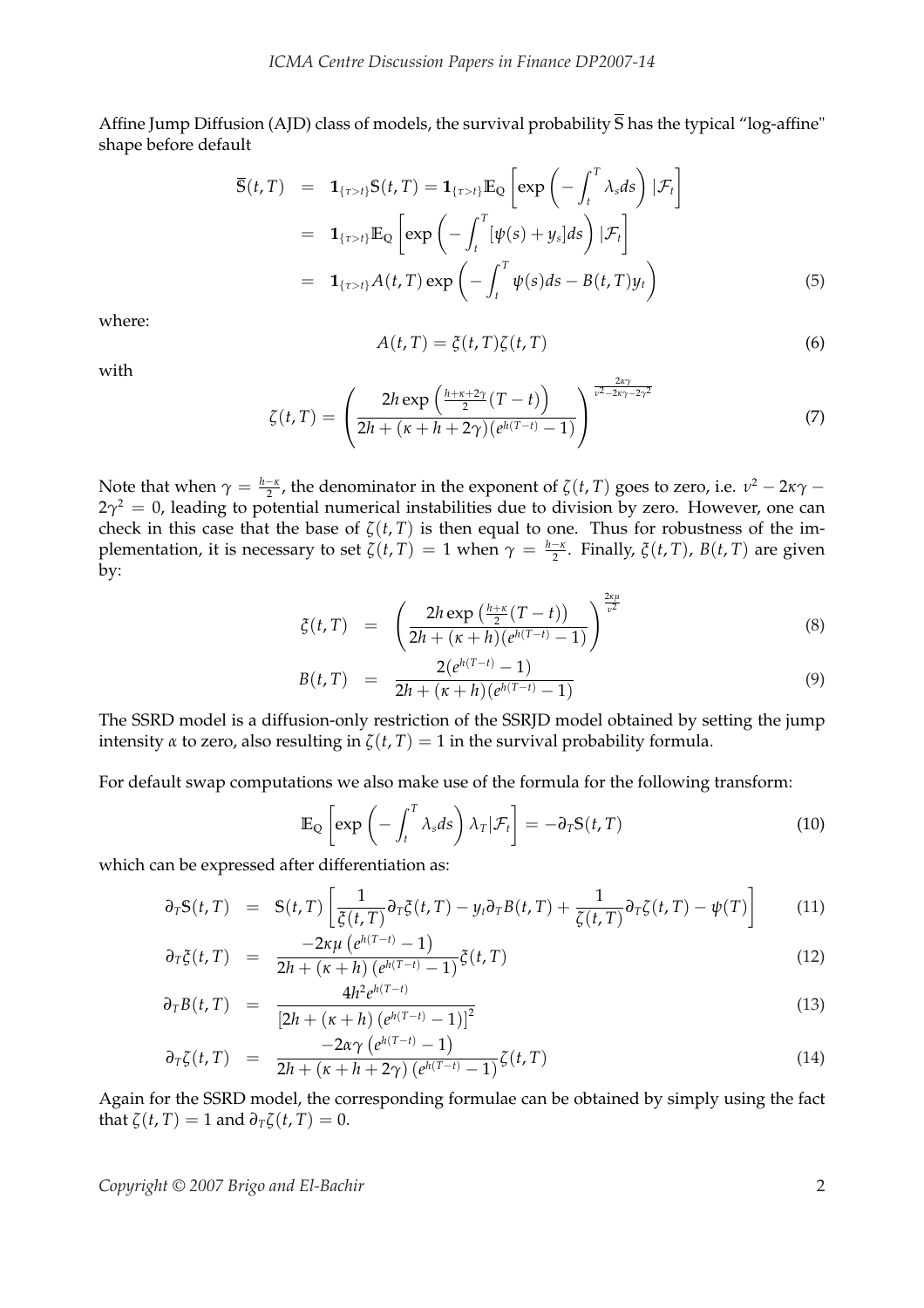#### 3 PRICING EQUATIONS FOR DEFAULT SWAPS AND SWAPTIONS

#### **3.1 Credit Default swaps**

In this section, we briefly review default swaps pricing and refer to Brigo and Alfonsi (2005) for further details. A (credit) default swap is a financial instrument used by two counterparties to buy or sell protection against the default risk of a reference credit name. In a default swap signed at time *t* starting at time *T<sup>a</sup>* with maturity *T<sup>b</sup>* , the protection buyer pays a periodic fee or spread  $R^{a,b}(t)$  at the payment dates  $T_{a+1}, \ldots, T_b$  (typically quarterly) as long as the reference entity does not default. In case of a default occurring at time  $\tau$  with  $T_a < \tau \leq T_b$ , the protection seller compensates the protection buyer for his loss given default that we assume to be a known constant *LGD*. In addition, the protection seller receives from the protection buyer the spread accrued since the last payment date before default. In the case where  $t < T_a$ , the contract is a forward default swap, while if  $t = T_a$  we are dealing with a spot default swap.

Default swaps have been shown in Brigo and Alfonsi (2005) to be relatively insensitive to the correlation between brownians driving the intensity and interest rate processes when both are modeled as SSRD processes, while Brigo and Cousot (2006) confirm that it is also relatively insignificant for default swaptions. Furthermore, Brigo and Cousot (2006) find that the short rate volatility has relatively little impact on the valuation of typically traded default swaptions characterized by short maturities, thus concluding that the randomness of the short rate adds little value to stochastic intensity models for default swaptions. Therefore, we assume a deterministic term structure of interest rates, and denote the price at time *t* of the default-free discount factor for maturity *T* or risk-free *T*-zero coupon bond by  $D(t, T) = \exp \left(-\int_t^T$  $\left(\begin{matrix} r & r_s ds \end{matrix}\right).$ 

From the perspective of a protection buyer, the value at time *t* denoted by *CDS*(*t*, Υ, *R*, *LGD*) of a default swap with a payment schedule  $Y = \{T_{a+1}, \ldots, T_b\}$ , a spread *R* and a loss given default  $L_{GD}$ is given by the following expression:

$$
CDS(t, Y, R, L_{GD}) = -\mathbf{1}_{\{\tau > t\}} \left[ R \overline{C}_{a,b}(t) + L_{GD} \int_{T_a}^{T_b} D(t, u) \partial_u S(t, u) du \right]
$$
(15)

where

$$
\overline{C}_{a,b}(t) = \left[ \sum_{i=a+1}^{b} \alpha_i D(t, T_i) S(t, T_i) - \int_{T_a}^{T_b} (u - T_{(\beta(u)-1)}) D(t, u) \partial_u S(t, u) du \right]
$$
(16)

and  $T_{\beta(t)}$  is the first date in the set  $\{T_a, \ldots, T_b\}$  that follows *t* and  $\alpha_i = T_i - T_{i-1}$  is the year fraction between *Ti*−<sup>1</sup> and *T<sup>i</sup>* .

Hence, the fair spread  $R_{a,b}(t)$  as long as default has not occurred can be computed as the value of *R* that equates the default swap value to zero:

$$
\mathbf{1}_{\{\tau > t\}} R_{a,b}(t) = -\mathbf{1}_{\{\tau > t\}} \frac{L_{GD} \int_{T_a}^{T_b} D(t, u) \partial_u S(t, u) du}{\overline{C}_{a,b}(t)}
$$
(17)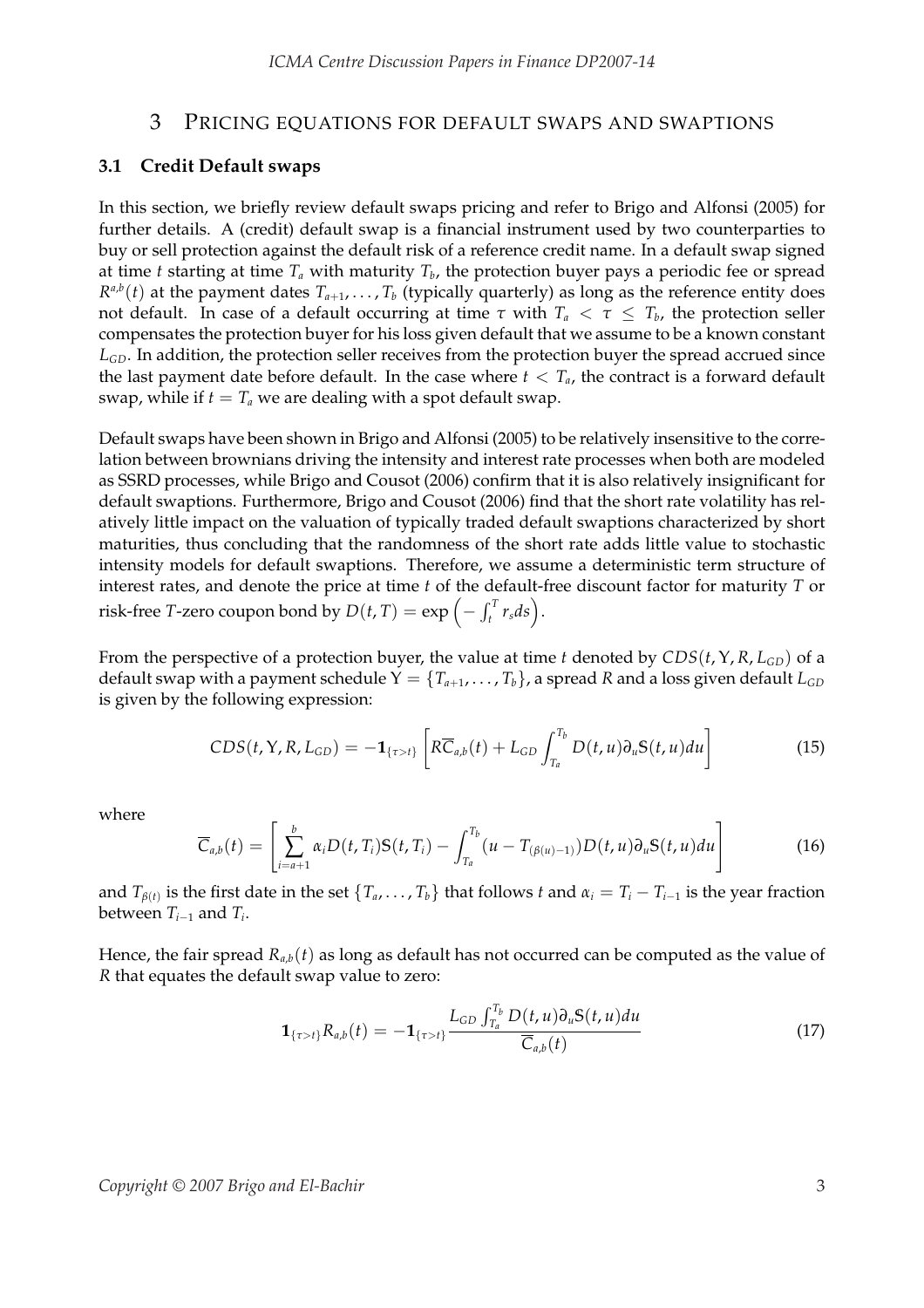## **3.2 Credit Default swaptions**

A default swaption is an option written on a default swap. In the sequel, we will restrict the analysis to European payer default swaptions. A payer default swaption entitles its holder the right but not the obligation to become a protection buyer in the underlying default swap at the expiration of the option, paying a protection fee equal to the strike spread. Most traded single name default swaptions are canceled (or knocked out) at default of the underlying reference name if this occurs before the option's maturity. The maturity of the option will typically be equal to the starting date of the underlying default swap  $T_a$ . That is, the default swaption holder enters a spot default swap if she chooses to exercise the option at maturity.

For the pricing of a default swaption at a valuation date *t*, the underlying reference is thus the *T<sup>a</sup>* maturity forward default swap with payment dates *Ta*+1, . . . , *T<sup>b</sup>* . The strike *K* specified in the contract is the periodic fixed rate that is to be paid in exchange for the default protection of the default swap in case of exercise, instead of the fair market spread  $R_{a,b}(T_a)$  that will be available at time *T<sup>a</sup>* only. The *Ta*−defaultable payoff can be valued at time *t* by taking the risk-neutral expectation of its discounted value. Hence, the payer default swaption can be valued as in Brigo and Alfonsi (2005):

$$
PSO(t, T_a, Y, K) = D(t, T_a) \mathbb{E}_{\mathbb{Q}} \left[ \left( CDS(T_a, Y, K, L_{GD}) \right)^+ | \mathcal{G}_t \right]
$$
(18)

Brigo and Alfonsi (2005) proposed a formula for solving this pricing equation in the case of the SSRD model. The formula is based on the insightful decomposition of Jamshidian (1989), where in a 1-factor yield curve model, an option on a portfolio of cash flows is decomposed in a portfolio of options on each cash flow, where the strike for each option is judiciously adjusted. In the next section, we prove and extend this formula for the SSRJD model.

# 4 ANALYTICAL FORMULA FOR DEFAULT SWAPTIONS PRICING

The derivation of the formula follows three main steps. In proposition 1, we rewrite the pricing equation (18) in a suitable form for the application of the decomposition, i.e. as an option on an integral of multiples of survival probabilities. Then we use our decomposition in corollary 1, resulting in the appearance of an integral of terms that are akin to options on survival probabilities. And lastly, we give an explicit formula for these options in proposition 2.

**Proposition 1.** *The default swaption price satisfies the following formula:*

$$
PSO(t, T_a, Y, K) = \mathbf{1}_{\{\tau > t\}} D(t, T_a) \mathbb{E}_{\mathbb{Q}} \left[ e^{-\int_t^{T_a} \lambda_s ds} \left( L_{GD} - \int_{T_a}^{T_b} h(u) \mathbb{S}(T_a, u) du \right)^{+} | \mathcal{F}_t \right]
$$
(19)

*where h is defined as:*

$$
h(u) = D(T_a, u) [L_{GD}(r_u + \delta_{T_b}(u)) + K(1 - (u - T_{\beta(u)-1})r_u)]
$$
\n(20)

 $w$ ith  $\delta_{T_b}(u)$  the Dirac delta function centered at  $T_b$ .

*Proof.* Starting from equation (18), we substitute the default swap *T<sub>a</sub>*−value from equations (15)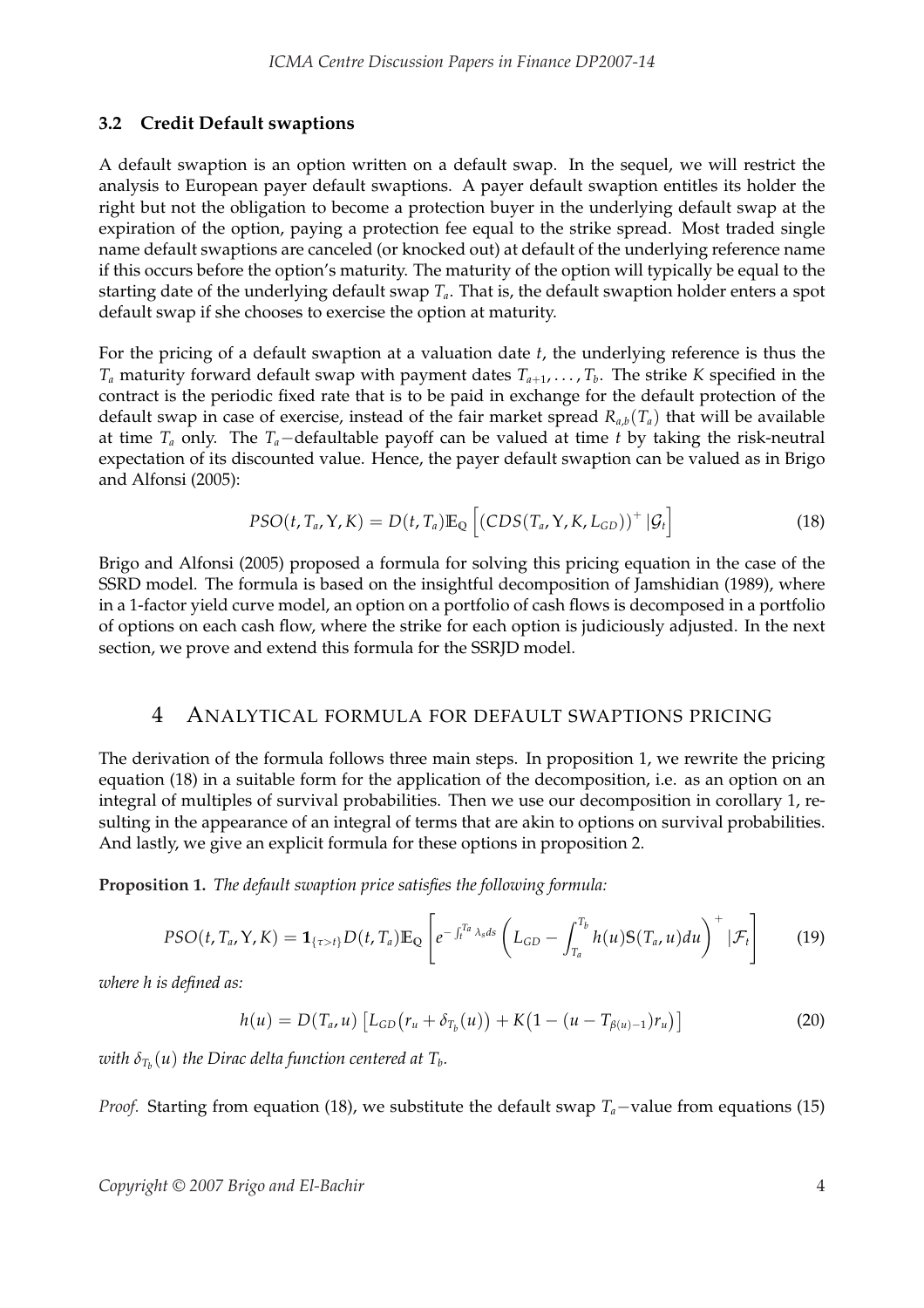and (16) resulting in the following formula:

$$
PSO(t, T_a, Y, K) = D(t, T_a) \mathbb{E}_{\mathbb{Q}} \bigg[ \mathbf{1}_{\{\tau > T_a\}} \bigg( K \int_{T_a}^{T_b} D(T_a, u) (u - T_{\beta(u)-1}) \partial_u S(T_a, u) du - K \sum_{i=a+1}^{b} \alpha_i D(T_a, T_i) S(T_a, T_i) - L_{GD} \int_{T_a}^{T_b} D(T_a, u) \partial_u S(T_a, u) du \bigg)^{+} |G_t \bigg]
$$

We can integrate by parts the last integral of the above expression:

$$
\int_{T_a}^{T_b} D(T_a, u) \partial_u S(T_a, u) du = [D(T_a, u) S(T_a, u)]_{T_a}^{T_b} - \int_{T_a}^{T_b} S(T_a, u) \partial_u D(T_a, u) du
$$
  
= 
$$
D(T_a, T_b) S(T_a, T_b) - 1 - \int_{T_a}^{T_b} S(T_a, u) \partial_u D(T_a, u) du
$$

For the other integral appearing in the default swaption price, we first decompose it in a sum of integrals where the limits of integration are the default swap payment dates:

$$
\int_{T_a}^{T_b} D(T_a, u)(u - T_{\beta(u)-1}) \partial_u S(T_a, u) du = \sum_{i=a}^{b-1} \int_{T_i}^{T_{i+1}} D(T_a, u)(u - T_i) \partial_u S(T_a, u) du
$$

where we used the fact that for  $T_i < u < T_{i+1}$ ,  $T_{\beta(u)-1} = T_i$ . And we can now integrate by parts these integrals:

$$
\int_{T_i}^{T_{i+1}} D(T_a, u)(u - T_i) \partial_u S(T_a, u) du = \left[ D(T_a, u)(u - T_i) S(T_a, u) \right]_{T_i}^{T_{i+1}} - \int_{T_i}^{T_{i+1}} D(T_a, u) S(T_a, u) du - \int_{T_i}^{T_{i+1}} S(T_a, u)(u - T_i) \partial_u D(T_a, u) du
$$

Using the fact that  $T_i - T_{i-1} = \alpha_i$ , we obtain after summation:

$$
\int_{T_a}^{T_b} D(T_a, u)(u - T_{\beta(u)-1}) \partial_u S(T_a, u) du = \sum_{i=a+1}^{b} \alpha_i D(T_a, T_i) S(T_a, T_i)
$$
  
- 
$$
\int_{T_a}^{T_b} D(T_a, u) S(T_a, u) du
$$
  
- 
$$
\int_{T_a}^{T_b} S(T_a, u)(u - T_{\beta(u)-1}) \partial_u D(T_a, u) du
$$

Note that  $\partial_u D(T_a, u) = -r_u D(T_a, u)$ , substitute the expressions obtained for the integrals back in the original formula, using

$$
D(T_a,T_b)S(T_a,T_b)=\int_{T_a}^{T_b}D(T_a,u)S(T_a,u)\delta_{T_b}(u)du
$$

and finally, using the formula

$$
\mathbb{E}_{\mathbb{Q}}[\mathbf{1}_{\{\tau>T_a\}}Y_{T_a}|\mathcal{G}_t] = \mathbf{1}_{\{\tau>t\}}\mathbb{E}_{\mathbb{Q}}\left[\exp\left(-\int_t^{T_a} \lambda_s ds\right)Y_{T_a}|\mathcal{F}_t\right]
$$

(see for example Bielecki and Rutkowski (2001), Corollary 5.1.1 p.145), we obtain the result of the proposition after rearranging.  $\Box$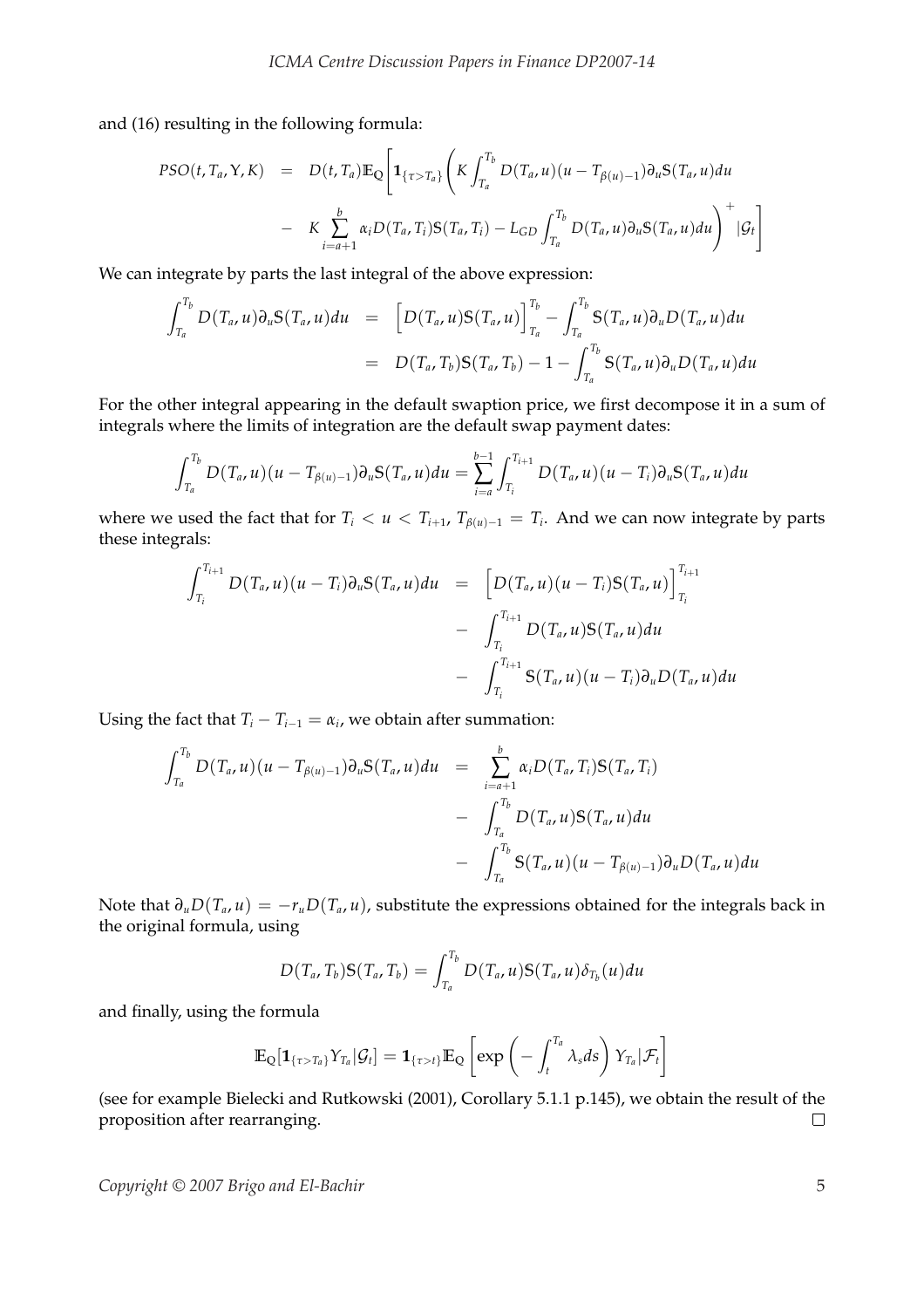Jamshidian (1989) decomposes an option on a portfolio of zero-coupon bonds in a portfolio of options on the zero-coupon bonds. The rewriting of the pricing problem as in equation (19) will now allow us to achieve a similar result. Indeed, the term  $\int_{T_a}^{T_b} h(u)S(T_a, u)du$  is akin to a portfolio of survival probabilities of infinitely many maturities. We also note that survival probabilities satisfy the same formulas as zero-coupon bonds where the default intensity plays the role of the short rate. Hence, the expectation in equation (19) can be seen as a put option on a portfolio of zero-coupon bonds (although with infinitely many) where the strike is  $L_{GD}$  and the interest rate is given by the default intensity  $\lambda_t$ . Therefore, it is only natural that we are able to decompose it as a portfolio of infinitely many options on survival probabilities.

**Corollary 1.** *If the following integral is positive*

$$
\int_{T_a}^{T_b} \left[ L_{GD} D(T_a, u) \partial_u S(T_a, u; 0) + K S(T_a, u; 0) D(T_a, u) \left( 1 - (u - T_{\beta(u)-1}) r_u \right) \right] du \tag{21}
$$

*then the default swaption price is the solution to the following formula:*

$$
\mathbf{1}_{\{\tau>t\}}D(t,T_a)\int_{T_a}^{T_b}h(u)\mathbb{E}\left[\exp\left(-\int_t^{T_a}\lambda_s ds\right)\left(\mathbb{S}(T_a,u;y^*)-\mathbb{S}(T_a,u;y_{T_a})\right)^+|\mathcal{F}_t\right]du\qquad(22)
$$

 $where y^* \geq 0 satisfies:$ 

$$
\int_{T_a}^{T_b} h(u)S(T_a, u; y^*) du = L_{GD}
$$
\n(23)

*Otherwise, the default swaption price is simply given by the corresponding forward default swap value:*

$$
CDS(t, Y, K, L_{GD})
$$

*Proof.* Recall the definition of *h*(*u*):

$$
h(u) = D(T_a, u) [L_{GD}(r_u + \delta_{T_b}(u)) + K(1 - (u - T_{\beta(u)-1})r_u)]
$$

Assume the short rate  $r_u$  is nonnegative and bounded by 100%, that is  $0 \le r_u \le 1$ . Also, suppose that the spread payments occur at least once a year (usually spreads are paid quarterly) such that  $0 \le u - T_{\beta(u)-1}$  ≤ 1. It follows that

$$
h(u) \geq 0
$$
, for all u

Also note that  $h(u)$  is a deterministic function that does not depend on  $y$ , while the survival probability **S**(*T<sup>a</sup>* , *u*; *y*) given by equation (5) is clearly monotonically decreasing in *y* for all *T<sup>a</sup>* and *u*. Hence,

$$
\int_{T_a}^{T_b} h(u) \mathbb{S}(T_a, u; y) du
$$

is a monotonically decreasing function of *y*. Furthermore, it is easy to see from equation (5) that

$$
\lim_{y\to\infty}\int_{T_a}^{T_b}h(u)\mathbb{S}(T_a,u;y)du=0
$$

or just recall that **S**(*T<sup>a</sup>* , *u*; *y*) is a survival probability and *y* is the initial value of the stochastic process driving the default intensity.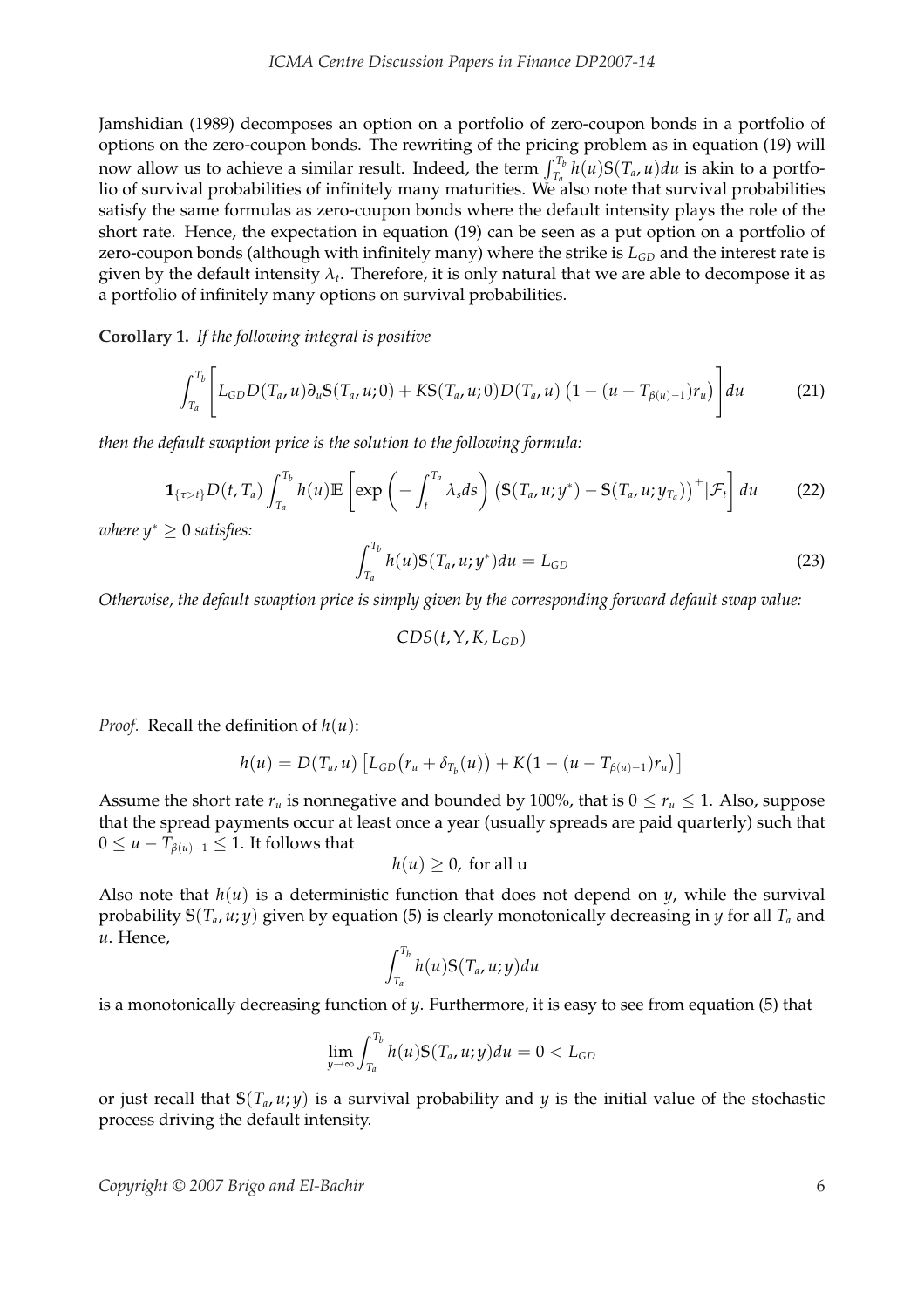We are interested in finding if there exists *y*<sup>\*</sup> ≥ 0 satisfying equation (23). Now, recall that

$$
h(u) = L_{GD} r_u D(T_a, u) - K(u - T_{\beta(u)-1}) r_u D(T_a, u) + L_{GD} \delta_{T_b}(u) D(T_a, u) + K D(T_a, u)
$$

and note that (integrating by parts):

$$
\int_{T_a}^{T_b} r_u D(T_a, u) S(T_a, u) du = 1 - D(T_a, T_b) S(T_a, T_b) + \int_{T_a}^{T_b} D(T_a, u) \partial_u S(T_a, u) du
$$

Hence, substituting back in the original integral, we obtain the following:

$$
\int_{T_a}^{T_b} h(u)S(T_a, u)du = L_{GD} + \int_{T_a}^{T_b} \left[ L_{GD}D(T_a, u)\partial_u S(T_a, u) + KS(T_a, u)D(T_a, u) (1 - (u - T_{\beta(u)-1})r_u) \right] du
$$

So that:

$$
\lim_{y \to 0^+} \int_{T_a}^{T_b} h(u) S(T_a, u; y) du = L_{GD} + \int_{T_a}^{T_b} \left[ L_{GD} D(T_a, u) \partial_u S(T_a, u; 0) + KS(T_a, u; 0) D(T_a, u) \left( 1 - (u - T_{\beta(u) - 1}) r_u \right) \right] du
$$

As we already observed,  $(1 - (u - T_{\beta(u)-1})r_u)$ ¢ should normally be positive since *r<sup>u</sup>* is the short rate at time *u* and  $(u - T_{\beta(u)-1})$  is smaller than the period between two spread payment dates which is typically a quarter of a year. And since  $S(T_a, u; 0)$  and  $D(T_a, u)$  are both nonnegative being respectively the survival probability and the discount factor at time *T<sup>a</sup>* for maturity *u*, it follows that: ¡ ¢

$$
K\mathcal{S}(T_a, u; 0)D(T_a, u)\left(1 - (u - T_{\beta(u)-1})r_u\right) \geq 0 \text{ for all } u \geq T_a
$$

On the other hand,  $\partial_u S(T_a, u; 0) \leq 0$  since the survival probability is decreasing with maturity.

We can then consider two cases depending on whether the integral

$$
\int_{T_a}^{T_b}\Bigg[L_{GD}D(T_a,u)\partial_u S(T_a,u;0)+KS(T_a,u;0)D(T_a,u)\left(1-(u-T_{\beta(u)-1})r_u\right)\Bigg]du
$$

is negative or not.

In the first case, i.e. when the integral is negative:

$$
\lim_{y\to 0^+}\int_{T_a}^{T_b}h(u)\mathbb{S}(T_a,u;y)du
$$

and then the equation (23) does not admit a solution in *y*. However, in this case the payoff of the option is **Q** − *a*.*s*. strictly positive and hence the payoff of the option simplifies to a forward default swap payoff.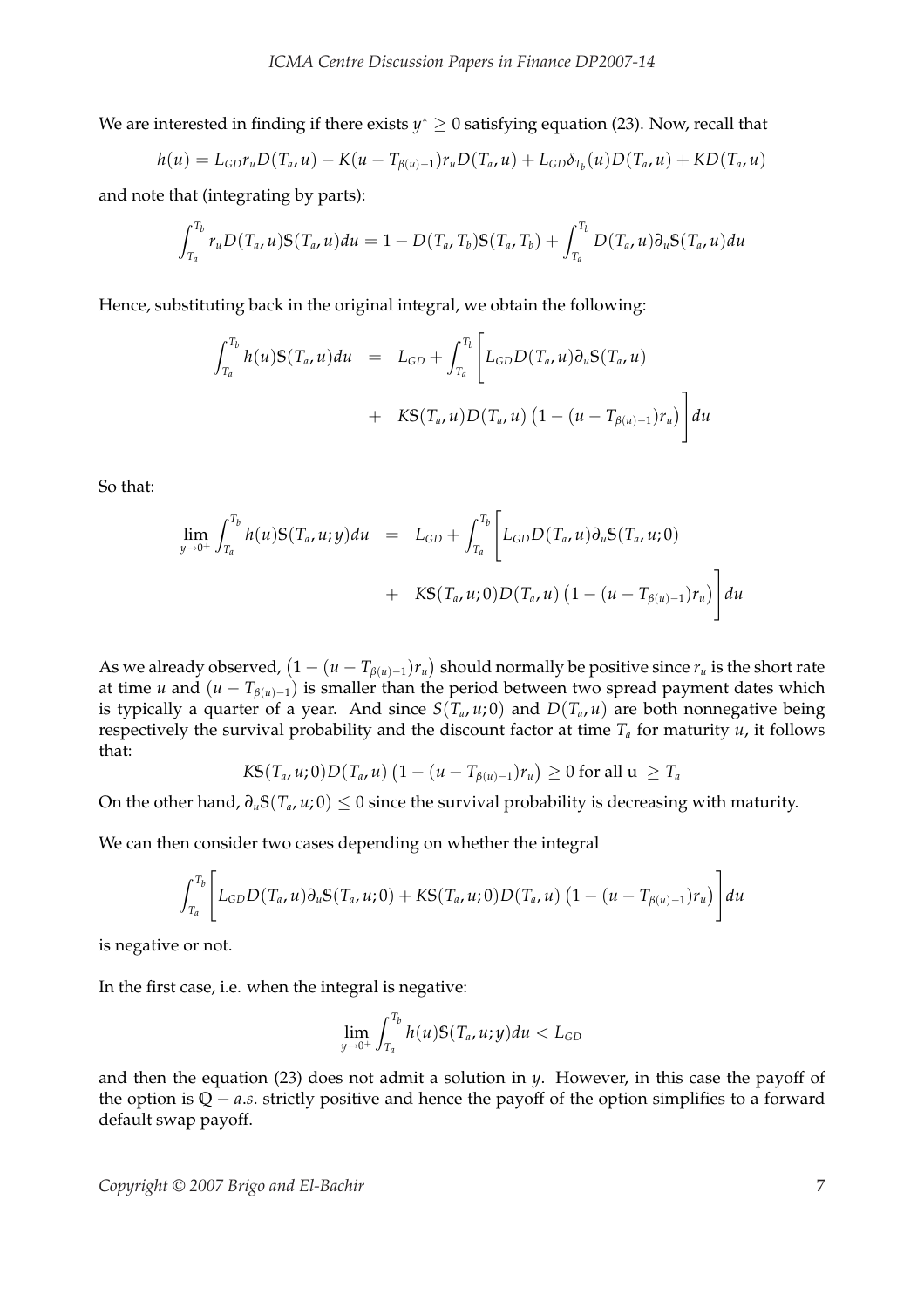In the other case (i.e. when the integral is nonnegative), by the intermediate value theorem the equation (23) admits a unique solution  $y^*$  by continuity and monotonicity, and we can replace  $L_{GD}$  by  $\int_{T_a}^{T_b} h(u)S(T_a, u; y^*)du$  in (19). Since  $S(T_a, u; y)$  is a monotonic function in y, then the terms  $\mathbf{S}(T_a, u; y^*) - \mathbf{S}(T_a, u; y_{T_a})$  will be all of the same sign for all values of *u*, and therefore:

$$
\left(\int_{T_a}^{T_b} h(u) \big( \mathbb{S}(T_a, u; y^*) - \mathbb{S}(T_a, u; y_{T_a}) \big) du \right)^{+} = \int_{T_a}^{T_b} h(u) \big( \mathbb{S}(T_a, u; y^*) - \mathbb{S}(T_a, u; y_{T_a}) \big)^{+} du
$$

which we can substitute back in the expression (19) for the default swaption value, and use Fubini's theorem to change the order of the integrations, resulting in equation (22), thus completing the proof.  $\Box$ 

Having decomposed the default swaption price in terms of options on survival probabilities, we are left with the task of computing these option values. Indeed, to further compute the quantity given in equation (22), recall that:

$$
\int_t^T \lambda_s ds = \int_t^T \psi(s) ds + \int_t^T y_s ds
$$

and that the survival probabilities  $S(t, T)$  satisfy equation (5). Substituting these in formula (22) result in the following expression for the default swaption:

$$
\mathbf{1}_{\{\tau>t\}}D(t,T_a)\exp\left(-\int_t^{T_a}\psi(s)ds\right) * \int_{T_a}^{T_b}h(u)A(T_a,u)e^{-\int_{T_a}^u\psi(s)ds}\mathbb{E}\left[\exp\left(-\int_t^{T_a}y_sds\right)\left(e^{-B(T_a,u)y^*}-e^{-B(T_a,u)y_{T_a}}\right)^+\left|\mathcal{F}_t\right]du
$$
\n(24)

The above expression is analytic up to an integral if we are able to find a formula for the expectation involved. We take up that task in the next proposition where:

$$
\Psi(t, T, y_t, \varsigma, \varrho) := \mathbb{E}\left[\exp\left(-\int_t^T y_s ds\right) \left(e^{-\varrho\varsigma} - e^{-\varrho y_T}\right)^+ | \mathcal{F}_t\right]
$$

where  $\varsigma$  and  $\varrho$  are positive values.

#### **Proposition 2.**

$$
\Psi(t, T, y_t, \varsigma, \varrho) = e^{-\varrho \varsigma} \Pi(T - t, y_t, \varsigma, 0) - \Pi(T - t, y_t, \varsigma, \varrho)
$$
\n(25)

*where*

$$
\Pi(T, y_0, \zeta, \varrho) = \frac{1}{2} \alpha_{\psi}(T) e^{-\beta_{\psi}(T)y_0} - \frac{1}{\pi} \int_0^{\infty} \frac{e^{lly_0} [S \cos(Wy_0 + v\zeta) + R \sin(Wy_0 + v\zeta)]}{v} dv \tag{26}
$$

*with*

$$
\beta_{\psi}(T) = \frac{2\varrho h + (2 + \varrho(h - \kappa)) (e^{hT} - 1)}{2h + (h + \kappa + \varrho v^2)(e^{hT} - 1)}
$$
\n
$$
\alpha_{\psi}(T) = \left[ \frac{2h \exp\left(\frac{\kappa + h}{2}T\right)}{2h + (h + \kappa + \varrho v^2)(e^{hT} - 1)} \right]^{\frac{2\kappa\mu}{\nu^2}}
$$
\n(27)

$$
2h + (h + \kappa + \varrho v^{2})(e^{hT} - 1)
$$
  

$$
* \left[ \frac{2h(1 + \varrho \gamma) \exp \left( \frac{(h^{2} - (\kappa + 2\gamma)^{2})(1 - \frac{\varrho}{2}(h + \kappa))}{2(h - \kappa - 2\gamma + \varrho(\gamma(h + \kappa) - v^{2}))} T \right) }{2h(1 + \varrho \gamma) + [h + \kappa + \varrho v^{2} + \gamma(2 + \varrho(h - \kappa))](e^{hT} - 1)} \right]^{\frac{2\alpha \gamma}{v^{2} - 2\kappa \gamma - 2\gamma^{2}}} \tag{28}
$$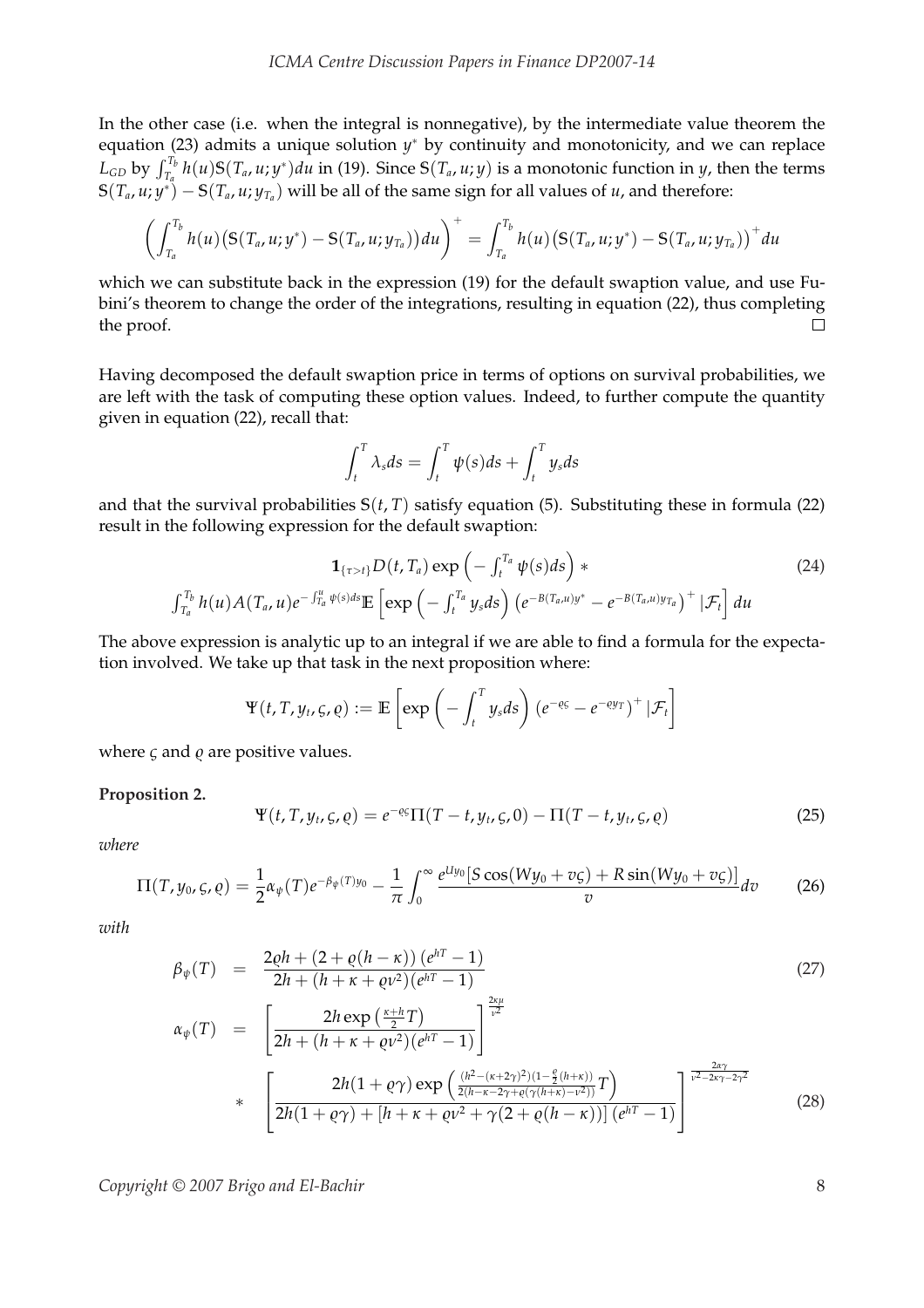*and*

$$
R = (J^2 + K^2)^{\frac{D}{2}} e^G [E \cos(H + D \arctan(K/J)) - F \sin(H + D \arctan(K/J))]
$$
\n
$$
S = (J^2 + K^2)^{\frac{D}{2}} e^G [F \cos(H + D \arctan(K/J)) + E \sin(H + D \arctan(K/J))]
$$
\n
$$
U = \frac{\delta + \varepsilon e^{hT} + \varphi e^{2hT}}{N}
$$
\n
$$
W = -\frac{4vh^2 e^{hT}}{N}
$$
\n
$$
E = (\bar{x}^2 + \bar{y}^2)^{\frac{p_H}{v^2}} \cos\left(\frac{2\kappa \mu}{v^2} \arctan\left(\frac{\bar{y}}{\bar{x}}\right)\right)
$$
\n
$$
F = (\bar{x}^2 + \bar{y}^2)^{\frac{p_H}{v^2}} \sin\left(\frac{2\kappa \mu}{v^2} \arctan\left(\frac{\bar{y}}{\bar{x}}\right)\right)
$$
\n
$$
\tilde{x} = \frac{2he^{(h+\kappa)\frac{T}{2}}[2h + (h + \kappa + \varrho v^2)(e^{hT} - 1)]}{N}
$$
\n
$$
\tilde{y} = -\frac{2\gamma \alpha}{N}
$$
\n
$$
D = \frac{-2\gamma \alpha}{v^2 - 2\gamma \kappa - 2\gamma^2}
$$
\n
$$
G = \frac{\alpha \gamma T[(2 - \varrho(h + \kappa))(h - \kappa - 2\gamma - \varrho[v^2 - \gamma(h + \kappa)]) + v^2(h + \kappa)[v^2 - \gamma(h + \kappa)]]}{(h - \kappa - 2\gamma - \varrho[v^2 - \gamma(h + \kappa)])^2 + v^2[v^2 - \gamma(h + \kappa)]^2}
$$
\n
$$
H = \frac{\alpha \gamma T \nu [(2 - \varrho(h + \kappa)) [v^2 - \gamma(h + \kappa)] - (h + \kappa)(h - \kappa - 2\gamma - \varrho[v^2 - \gamma(h + \kappa)]]}{(h - \kappa - 2\gamma - \varrho[v^2 - \gamma(h + \kappa)])^2 + v^2[v^2 - \gamma(h + \kappa)]^2}
$$
\n
$$
J = 1 + \frac{(e^{hT} - 1)[(h + \kappa + 2\gamma)(1 + \varrho \gamma) + (v
$$

*Proof.* First note the equivalence between the following events:

$$
\{e^{-\varrho\varsigma} \geq e^{-\varrho y_T}\} \Leftrightarrow \{y_T \geq \varsigma\}
$$

Hence:

$$
\Psi(t, T, y_t, \varsigma, \varrho) = e^{-\varrho \varsigma} \mathbb{E} \left[ \exp \left( - \int_t^T y_s ds \right) \mathbf{1}_{\{y_T \geq \varsigma\}} |\mathcal{F}_t \right] - \mathbb{E} \left[ \exp \left( -\varrho y_T - \int_t^T y_s ds \right) \mathbf{1}_{\{y_T \geq \varsigma\}} |\mathcal{F}_t \right]
$$

We define  $\Pi$  as follows:

$$
\Pi(T, y_0, \varsigma, \varrho) := \mathbb{E}\left[\exp\left(-\varrho y_T - \int_0^T y_s ds\right) \mathbf{1}_{\{y_T \geq \varsigma\}}\right]
$$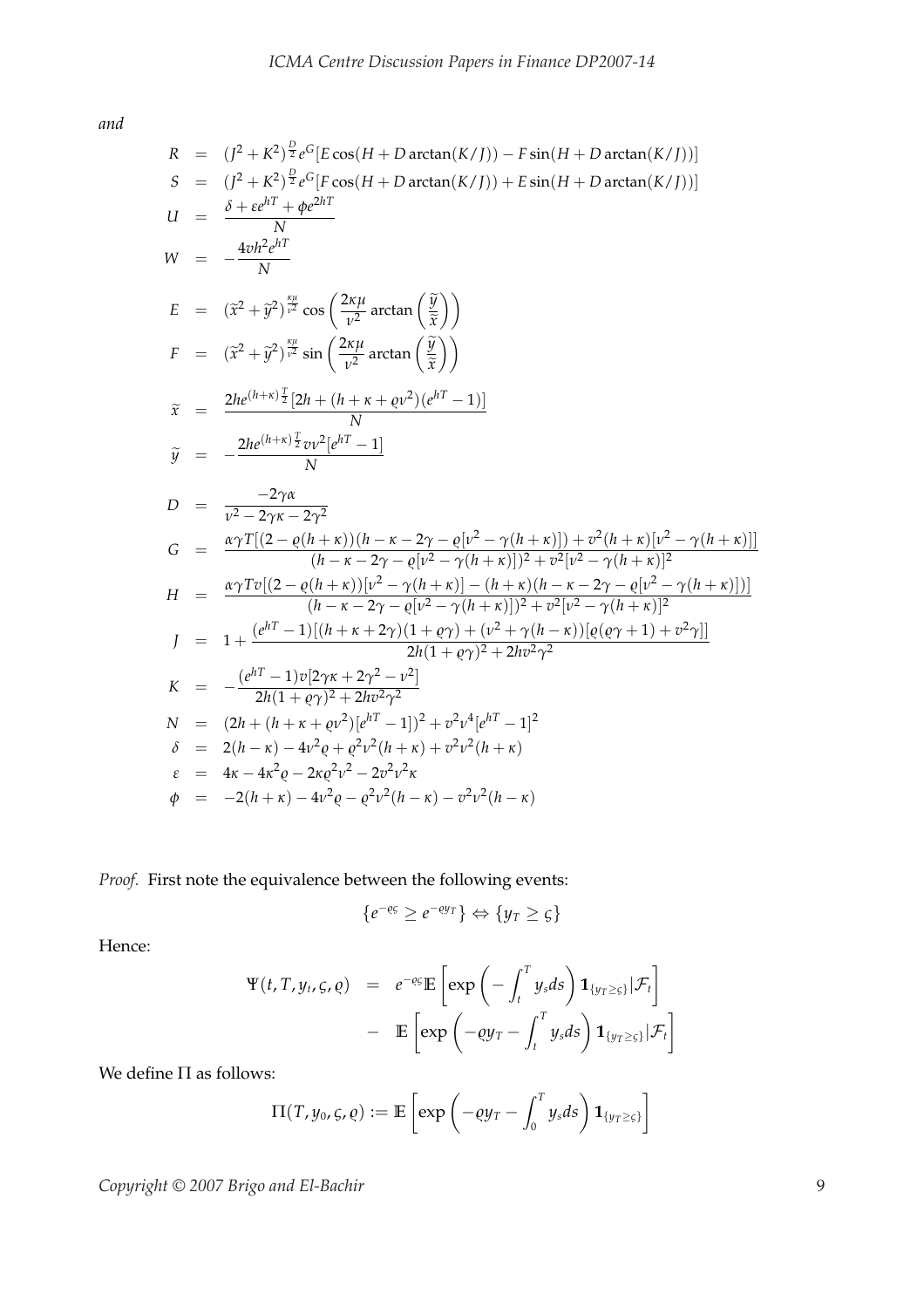Christensen (2002) derived a formula for Π that is analytic up to an integral. His formula is also reported in Lando (2004) Appendix E. We recall it below:

$$
\Pi(T, y_0, \varsigma, \varrho) = \frac{1}{2} \psi(T, y_0, \varrho) - \frac{1}{\pi} \int_0^\infty \frac{\text{Im} \left[e^{iv\varsigma} \psi(T, y_0, -\varrho - iv)\right]}{v} dv
$$

with

$$
\psi(T,y_0,\varrho)=\alpha_\psi(T)e^{-\beta_\psi(T)y_0}
$$

where  $\alpha_{\psi}$  and  $\beta_{\psi}$  satisfy formulae (28) and (27) respectively. The imaginary part appearing above admits an explicit expression as given in the statement of the proposition.

Since the process  $y_t$  is a homogenous and markovian jump-diffusion

$$
\mathbb{E}\left[\exp\left(-\varrho y_T - \int_t^T y_s ds\right) \mathbf{1}_{\{y_T \geq \varsigma\}}|\mathcal{F}_t\right] = \mathbb{E}_{y_t}\left[\exp\left(-\varrho y_{T-t} - \int_0^{T-t} y_s ds\right) \mathbf{1}_{\{y_{T-t} \geq \varsigma\}}\right]
$$
  
=  $\Pi(T-t, y_t, \varsigma, \varrho)$ 

In summary, if

$$
\int_{T_a}^{T_b} \Bigg[ L_{GD} D(T_a, u) \partial_u S(T_a, u; 0) + K S(T_a, u; 0) D(T_a, u) \left( 1 - (u - T_{\beta(u)-1}) r_u \right) \Bigg] du > 0
$$

then it is possible to solve for a positive *y*<sup>\*</sup> satisfying  $\int_{T_a}^{T_b} h(u)S(T_a, u; y^*)du = L_{GD}$ , and such that the default swaption price is given by:

$$
\mathbf{1}_{\{\tau > t\}} D(t, T_a) e^{-\int_t^{T_a} \psi(s) ds} \int_{T_a}^{T_b} h(u) A(T_a, u) e^{-\int_{T_a}^u \psi(s) ds} \Psi(t, T_a, y_t, y^*, B(T_a, u)) du
$$

On the other hand, if

$$
\int_{T_a}^{T_b} \Bigg[ L_{GD} D(T_a, u) \partial_u S(T_a, u; 0) + K S(T_a, u; 0) D(T_a, u) \left(1 - (u - T_{\beta(u)-1}) r_u\right) \Bigg] du < 0
$$

the default swaption is so deeply in the money that the probability of it moving out of the money is null. Therefore, in this case the default swaption is equivalent to a forward default swap, hence it can be valued by computing the price of the equivalent forward default swap.

# 5 IMPLEMENTATION AND NUMERICAL RESULTS

To implement the formula presented in the previous section, we need to compute the relevant integrals numerically. We first focus on deriving a quadrature formula for computing the integral appearing in the formula for Π:

$$
\int_0^\infty \frac{e^{U y_0} \left[S \cos(W y_0 + v \zeta) + R \sin(W y_0 + v \zeta)\right]}{v} dv \tag{29}
$$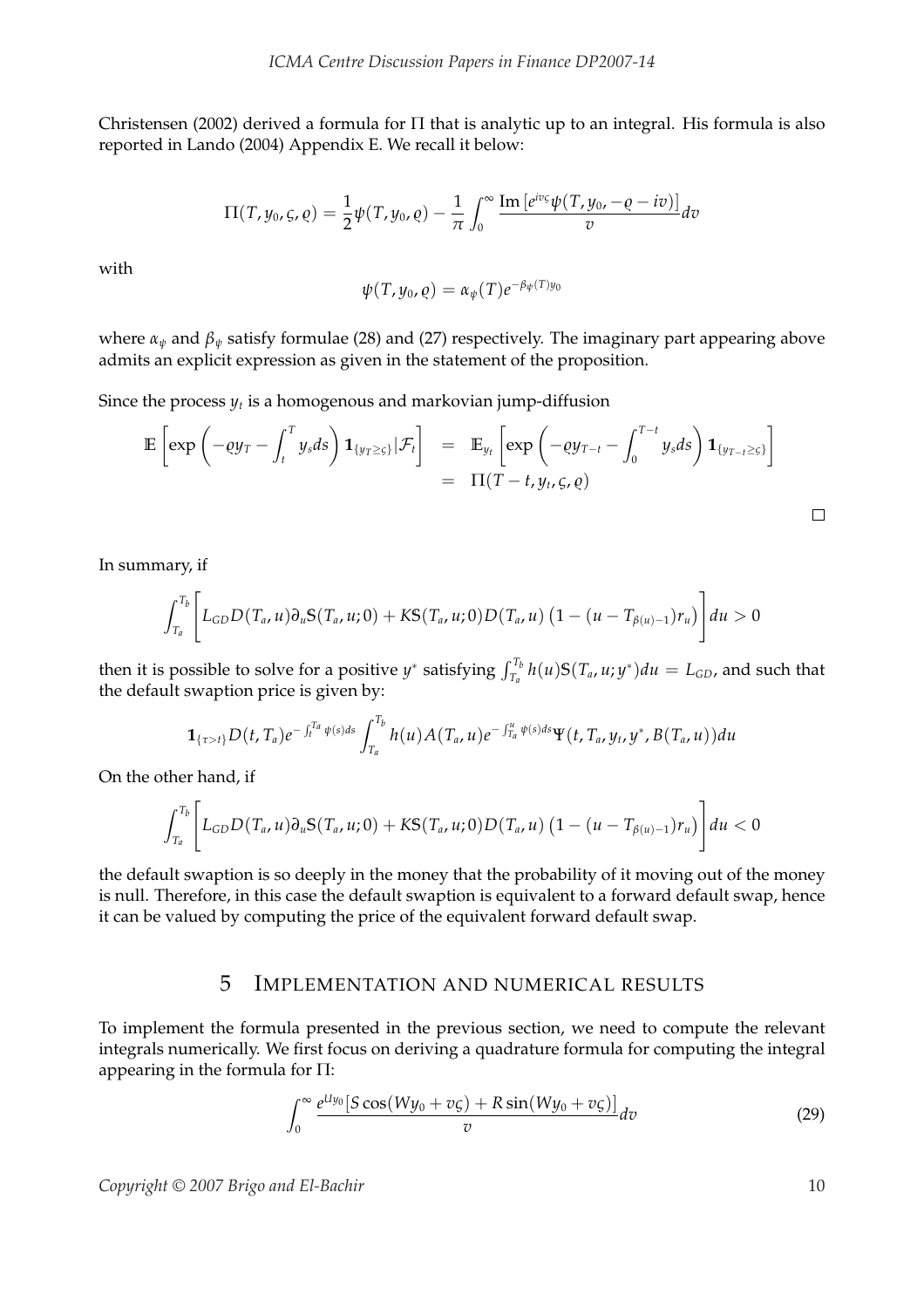Define  $f(v) := S \cos(Wy_0 + v\zeta) + R \sin(Wy_0 + v\zeta)$ . In the following lemma, we simplify the equation for the function and prove that our integrand is continuous and bounded on the interval  $(0, \infty)$  with finite limits on both ends of the interval.

**Lemma 1.** *The function*  $\frac{e^{Uy_0}}{T}$  $\frac{f(y_0)}{f}(v)$  *is continuous and bounded for*  $v \in (0,\infty)$ *. Moreover,* 

$$
\lim_{v \to \infty} \frac{e^{U y_0}}{v} f(v) = 0 \tag{30}
$$

$$
\lim_{v \to 0} \frac{e^{U y_0}}{v} f(v) = C \tag{31}
$$

*κµ*

*where C is a constant depending on the model parameters.*

*Proof.* Since the function  $\frac{e^{U y_0}}{T}$  $\frac{y_0}{v} f(v)$  is obtained by combinations and compositions of continuous functions on  $(0, \infty)$ , it is therefore continuous.

Let  $\phi$  be the angle such that<sup>2</sup>:

$$
\sin \phi = \frac{S}{\sqrt{S^2 + R^2}}, S = \sqrt{S^2 + R^2} \sin \phi
$$
  
\n
$$
\cos \phi = \frac{R}{\sqrt{S^2 + R^2}}, R = \sqrt{S^2 + R^2} \cos \phi
$$
  
\n
$$
\tan \phi = \frac{S}{R}, \text{ and } \phi = \arctan \frac{S}{R}
$$

then

$$
f(v) = \sqrt{S^2 + R^2} [\sin \phi \cos(Wy_0 + v\zeta) + \cos \phi \sin(Wy_0 + v\zeta)]
$$
  
=  $\sqrt{S^2 + R^2} \sin \left(Wy_0 + v\zeta + \arctan \frac{S}{R}\right)$ 

Also, note that

$$
\sqrt{S^2 + R^2} = (J^2 + K^2)^{\frac{D}{2}} e^G \sqrt{E^2 + F^2} = (J^2 + K^2)^{\frac{D}{2}} e^G \left(\frac{4h^2 e^{(h+x)T}}{N}\right)^{\frac{\kappa \mu}{v^2}}
$$

since

$$
E^{2} + F^{2} = (\tilde{x}^{2} + \tilde{y}^{2})^{\frac{\chi\mu}{\nu^{2}}} \left[ \cos^{2}\left(2\frac{\kappa\mu}{\nu^{2}}\arctan\frac{\tilde{y}}{\tilde{x}}\right) + \sin^{2}\left(2\frac{\kappa\mu}{\nu^{2}}\arctan\frac{\tilde{y}}{\tilde{x}}\right) \right]
$$

$$
= (\tilde{x}^{2} + \tilde{y}^{2})^{\frac{\chi\mu}{\nu^{2}}} = \left(\frac{4h^{2}e^{(h+\kappa)T}}{N}\right)^{2\frac{\kappa\mu}{\nu^{2}}}
$$

#### In summary, the integrand can be written as follows:

$$
\frac{e^{Uy_0}}{v}f(v) = e^{Uy_0 + G}(J^2 + K^2)^{\frac{D}{2}} \left(\frac{4h^2e^{(h+\kappa)T}}{N}\right)^{\frac{\kappa\mu}{v^2}} \frac{\sin{(Wy_0 + v\zeta + \arctan{\frac{S}{R}})}}{v}
$$

<sup>2</sup>We thank Aanand Venkatramanan for pointing this out.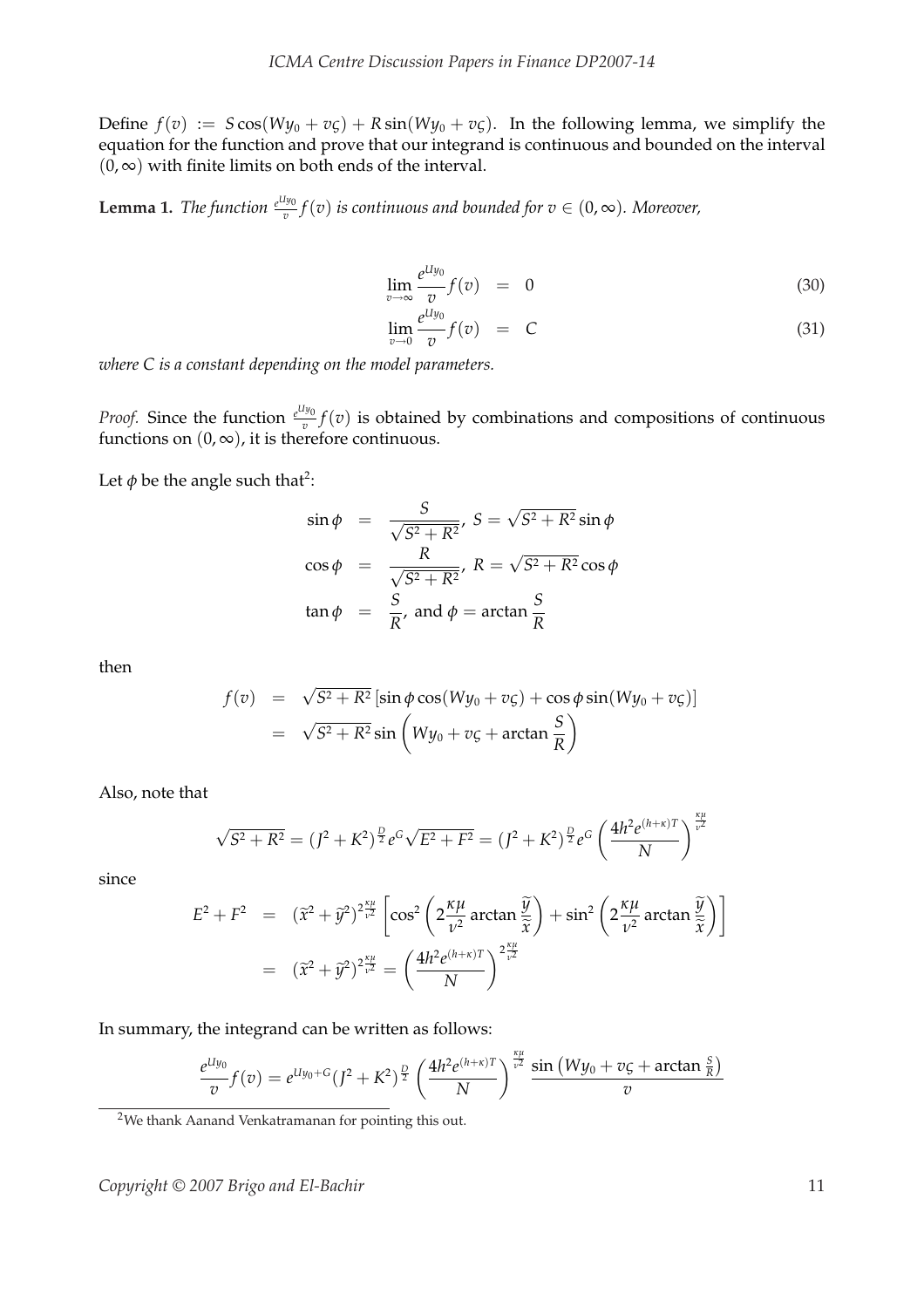To compute the limit for  $v \rightarrow \infty$ , one can easily verify that

$$
\begin{array}{rcl}\n\left|\sin\left(Wy_0+v\zeta+\arctan\frac{S}{R}\right)\right| & \leq & 1\\
& \left(\frac{4h^2e^{(h+\kappa)T}}{N}\right)^{\frac{\kappa\mu}{\nu^2}} & \to & 0\\
& K & \to & 0\\
& J & \to & 1+\frac{(\nu^2+\gamma(h-\kappa))(e^{hT}-1)}{2h\gamma}\\
& G & \to & \frac{\alpha\gamma T(h+\kappa)}{\nu^2-\gamma(h+\kappa)}\\
& U & \to & \frac{\kappa}{\nu^2}+\frac{h(1-e^{2hT})}{\nu^2(e^{hT}-1)^2}\n\end{array}
$$

We can therefore conclude that

$$
\lim_{v \to \infty} \frac{e^{U y_0}}{v} f(v) = 0
$$

We now consider the limit at zero. First, we can further write:

$$
\frac{S}{R} = \frac{F \cos(H + D \arctan \frac{K}{J}) + E \sin(H + D \arctan \frac{K}{J})}{E \cos(H + D \arctan \frac{K}{J}) - F \sin(H + D \arctan \frac{K}{J})}
$$
\n
$$
= \frac{\sin(H + D \arctan \frac{K}{J} + \arctan \frac{F}{E})}{\cos(H + D \arctan \frac{K}{J} + \arctan \frac{F}{E})}
$$
\n
$$
\arctan \frac{S}{R} = H + D \arctan \frac{K}{J} + \arctan \frac{F}{E}
$$

Furthermore,

$$
\frac{F}{E} = \frac{\sin\left(\frac{2\kappa\mu}{\nu^2}\arctan\left(\frac{\tilde{y}}{\tilde{x}}\right)\right)}{\cos\left(\frac{2\kappa\mu}{\nu^2}\arctan\left(\frac{\tilde{y}}{\tilde{x}}\right)\right)}
$$
\n
$$
\arctan\frac{F}{E} = \frac{2\kappa\mu}{\nu^2}\arctan\left(\frac{\tilde{y}}{\tilde{x}}\right)
$$

Hence,

$$
\arctan\frac{S}{R} = H + D\arctan\frac{K}{J} + \frac{2\kappa\mu}{\nu^2}\arctan\frac{\widetilde{y}}{\widetilde{x}}
$$

Therefore,

$$
\lim_{v\to 0}\frac{\sin{(Wy_0+vc+arctan{\frac{S}{R}})}}{v}=\lim_{v\to 0}\frac{\sin{(Wy_0+vc+H+Darctan{\frac{K}{f}}+\frac{2\kappa\mu}{v^2}arctan{\frac{\widetilde{y}}{\widetilde{x}}})}}{v}
$$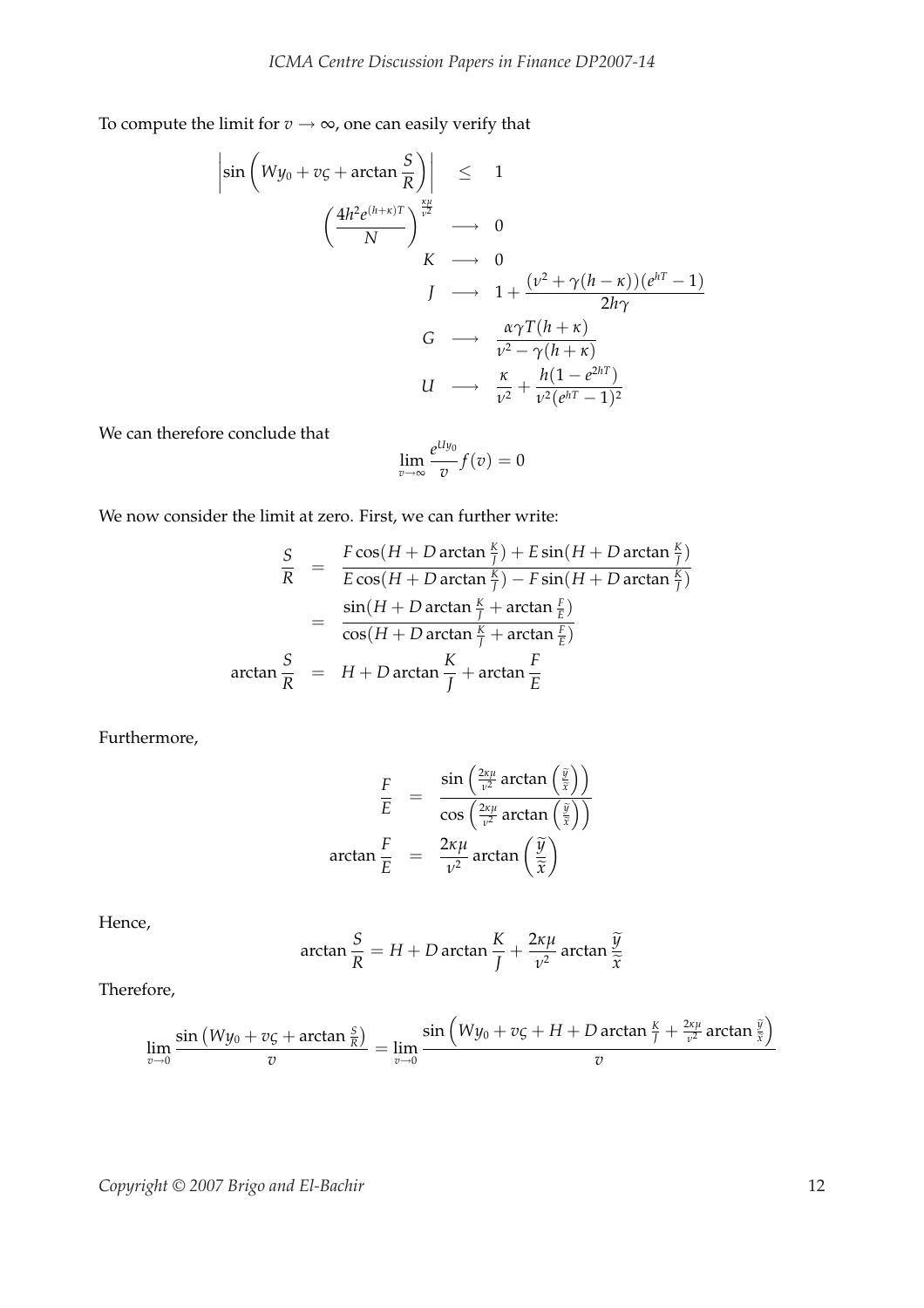Note from the formulae for *W*, *H*, *K*, *J*,  $\tilde{x}$ ,  $\tilde{y}$ , that we can write:

$$
H = \frac{c_1 v}{c_2 + c_3 v^2}
$$
  
\n
$$
\frac{K}{J} = \frac{c_4 v^2 + c_5 v^3}{c_6 + c_7 v^2 + c_8 v^4}
$$
  
\n
$$
\frac{\widetilde{y}}{\widetilde{x}} = c_9 v
$$
  
\n
$$
Wy_0 + v\zeta = \left(\frac{c_{10}}{c_{11} + c_{12} v^2} + \zeta\right) v
$$

where the constants  $c_1, \ldots, c_{12}$  depend on the model parameters but not on *v*. This yields the following limit:

$$
\lim_{v \to 0} \frac{\sin (Wy_0 + v\varsigma + \arctan \frac{\varsigma}{R})}{v} = \frac{c_1}{c_2} + \frac{2\kappa\mu}{v^2}c_9 + \varsigma + \frac{c_{10}}{c_{11}} + D\frac{c_4}{c_6}
$$

Furthermore, since  $e^{U y_0}$  $e^{Uy_0} f(v) = e^{Uy_0+G}(J^2+K^2)^{\frac{D}{2}}$  $\int 4h^2e^{(h+\kappa)T}$ *N*  $\int_{v^2}^{x\mu}$  is defined and equals some constant, say  $c_0$ , for  $v = 0$ , we can conclude that for some constant *C* depending on the model parameters:

$$
\lim_{v \to 0} \frac{e^{U y_0}}{v} f(v) = C
$$

Finally, we show that the function  $e^{U_1y_0}$  $\frac{y_{00}}{v}f(v)$  is bounded since it is a product of bounded functions. Indeed recall that

$$
U = \frac{\delta + \varepsilon e^{hT} + \phi e^{2hT}}{N}
$$

In addition, note that *N* is a positive and increasing function of *v*, and

$$
\delta + \varepsilon e^{hT} + \phi e^{2hT} = \cdots + v^2 \nu^2 (1 - e^{hT}) \left[ h + \kappa + e^{hT} (h - \kappa) \right]
$$

Since  $hT > 0$ , and  $h =$ √  $\sqrt{\kappa^2 + 2\nu^2} > \kappa$  then  $1 - e^{hT} < 0$  and the term multiplied by  $v^2$  in the expression above is negative. Hence *U* is decreasing in *v*. As a consequence,  $e^{U y_0}$  is a positive and decreasing function of *v* attaining its maximum  $e^{U(0)y_0}$  for  $v=0$ .

 $\Box$ 

We have thus shown that the infinite integral is well defined. For a visual view of the integrand *e Uy*0  $\frac{y_{00}}{v}f(v)$ , we plot it for a given set of parameter values in figure (1). For the numerical computation of the integral we use the four-point adaptive Gauss-Lobatto quadrature with seven point Kronrod refinement provided by Matlab's "quadl" routine based on Gander and Gautschi (2000). Numerical convergence can be verified in table (1). Experiments -not reported here- against a mid-point trapezoidal and Simpson's quadratures confirmed the accuracy of the faster and more convenient adaptive Gauss-Lobatto algorithm. For the outer integral appearing in the formula (22), some experimentation shows that Simpson's rule with at worst two quadrature points per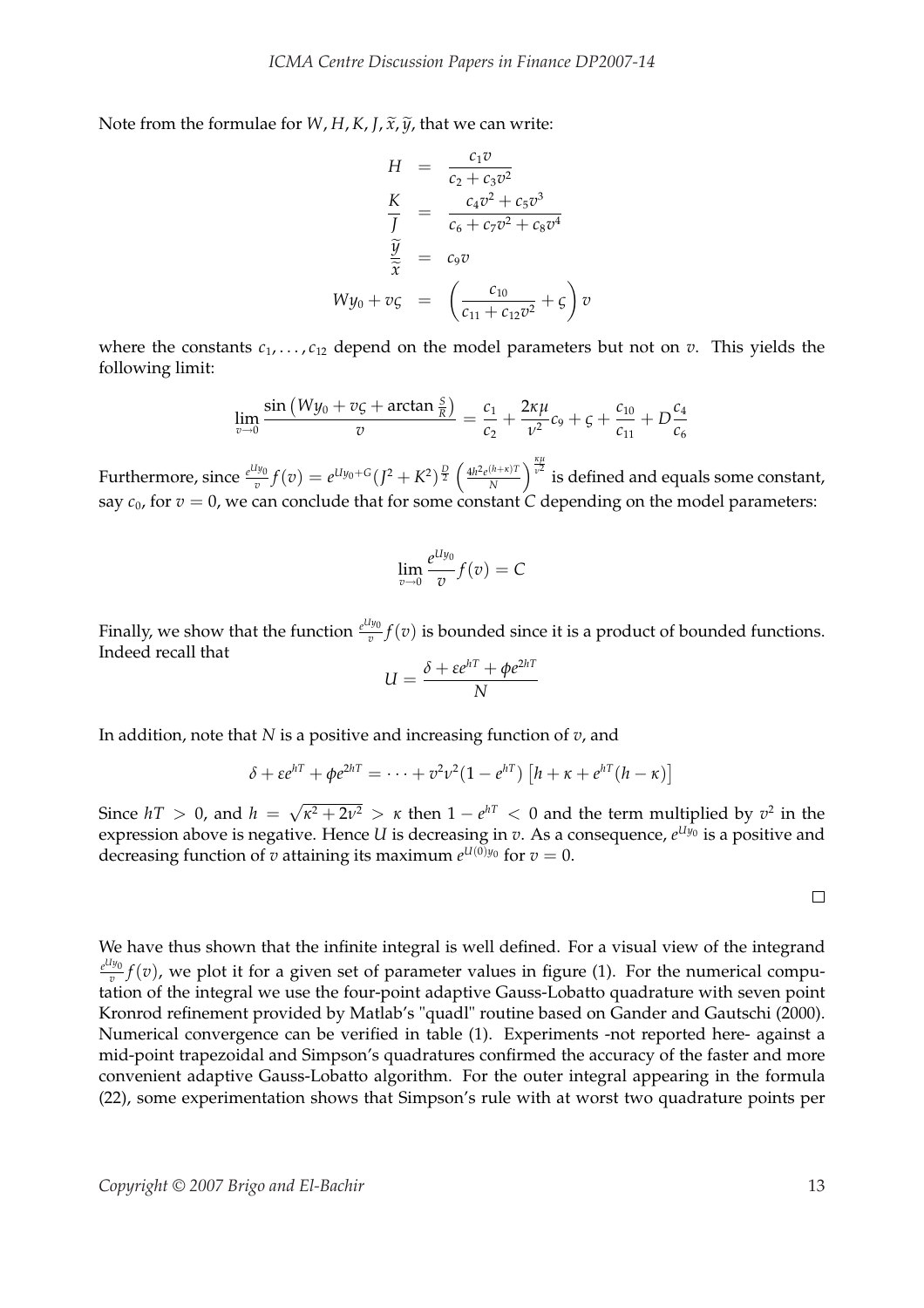

FIGURE 1: *Plot of*  $e^{U y_0}$  $v_y^{\prime\prime 0}(v)$  *when*  $v \in (0,250]$  *for*  $y_0 = 0.005$ ,  $\kappa = 0.196$ ,  $\mu = 0.065$ ,  $v = 0.1594$ ,  $\alpha = 0.5$ ,  $\gamma = 0.025$ ,  $T - t = 1$ 

| Integral bound: N  | $10^{2}$   | $10^3$     | 10 <sup>4</sup> | $10^{5}$   | 10 <sup>6</sup> | $10^5$     |
|--------------------|------------|------------|-----------------|------------|-----------------|------------|
| Numerical integral | $-0.75859$ | $-0.76983$ | $-0.77173$      | $-0.77178$ | $-0.77178$      | $-0.77178$ |

TABLE 1: *Numerical approximation of*  $\int_0^\infty$ *e Uy*0  $\int_{\overline{v}}^{I_{y_0}} f(v) dv$  by  $\int_{0}^{N}$ *e Uy*0 *v f*(*v*)*dv using adaptive Gauss-Lobatto quadrature for y*<sup>0</sup> = 0.005*, κ* = 0.196*, µ* = 0.065*, ν* = 0.1594*, α* = 0.5*, γ* = 0.025*, T* − *t* = 1*,*  $\ddot{\rho} = B(0, 3), \zeta = 0.0062$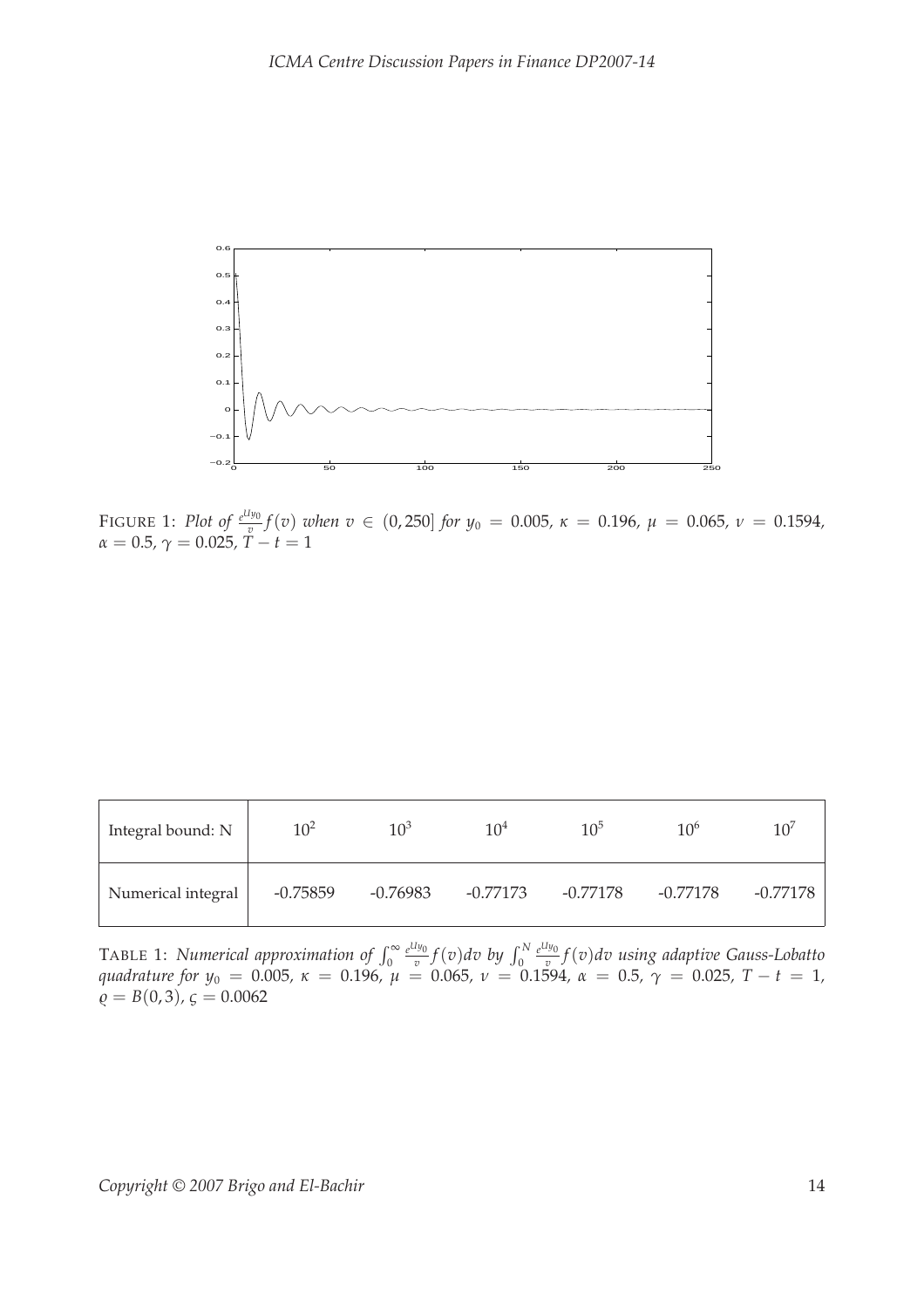

FIGURE 2: *Payer default swaption prices (bps) for different strike values (bps) in SRJD model with no deterministic shifts and parameters:*  $T_a = 1y$ ,  $T_b = 5y$ ,  $r = 0.03$ ,  $L_{GD} = 0.7$ ,  $y_0 = 0.005$ ,  $\kappa = 0.229$ ,  $\mu = 0.0134$ ,  $\nu = 0.078$ ,  $\alpha = 1.5$ ,  $\gamma = 0.0067$ . The fair value of the underlying forward default swap rate *is 204 bps.*

quarterly spread payment period is usually enough for convergence of the numerical approximation, while using the spread payment dates as the only quadrature points in most cases leads to a good accuracy.

In figure (2) we present some numerical results for payer default swaption prices for different strikes, obtained using the quasi-analytic formula developed<sup>3</sup>. These are for a homogenous nonshifted version of the model with constant short rate. The set of parameters used are reported on the figure. We refer the interested reader to Brigo and El-Bachir (2006) for a detailed analysis of the SSRJD model, its implied volatility smile patterns and calibration procedures.

# 6 CONCLUSION

The SSRJD model can fit the current default swap term structure while being consistent with some dynamic future deformations and implying a volatility smile for default swaptions. The quasianalytic formula presented in this paper permits fast and accurate pricing of default swaptions. Hence, the model could be calibrated to the CDS term structure and a few default swaptions, to price and hedge other credit derivatives consistently.

$$
dy_t = \kappa(\mu + \frac{\alpha \gamma}{\kappa} - y_t)dt + \nu \sqrt{y_t}dW_t + (dJ_t - \alpha \gamma dt)
$$

<sup>&</sup>lt;sup>3</sup>Notice that the jumps in the intensity process can only take positive values. If one thinks in terms of zero-mean shocks, the long term mean reversion level of the process including jumps is no longer the purely diffusive long term mean  $\mu$  but the larger  $\mu + \frac{\alpha \gamma}{\kappa}$  as summarized in the following equivalent way of writing the dynamics of the process  $y_t$ :

where the jump process  $J_t$  is centered. This is why, in particular, we find a fair value of the underlying forward default swap rate is 204 bps when both the initial condition  $y_0$  and the basic long term mean  $\mu$  are much smaller.